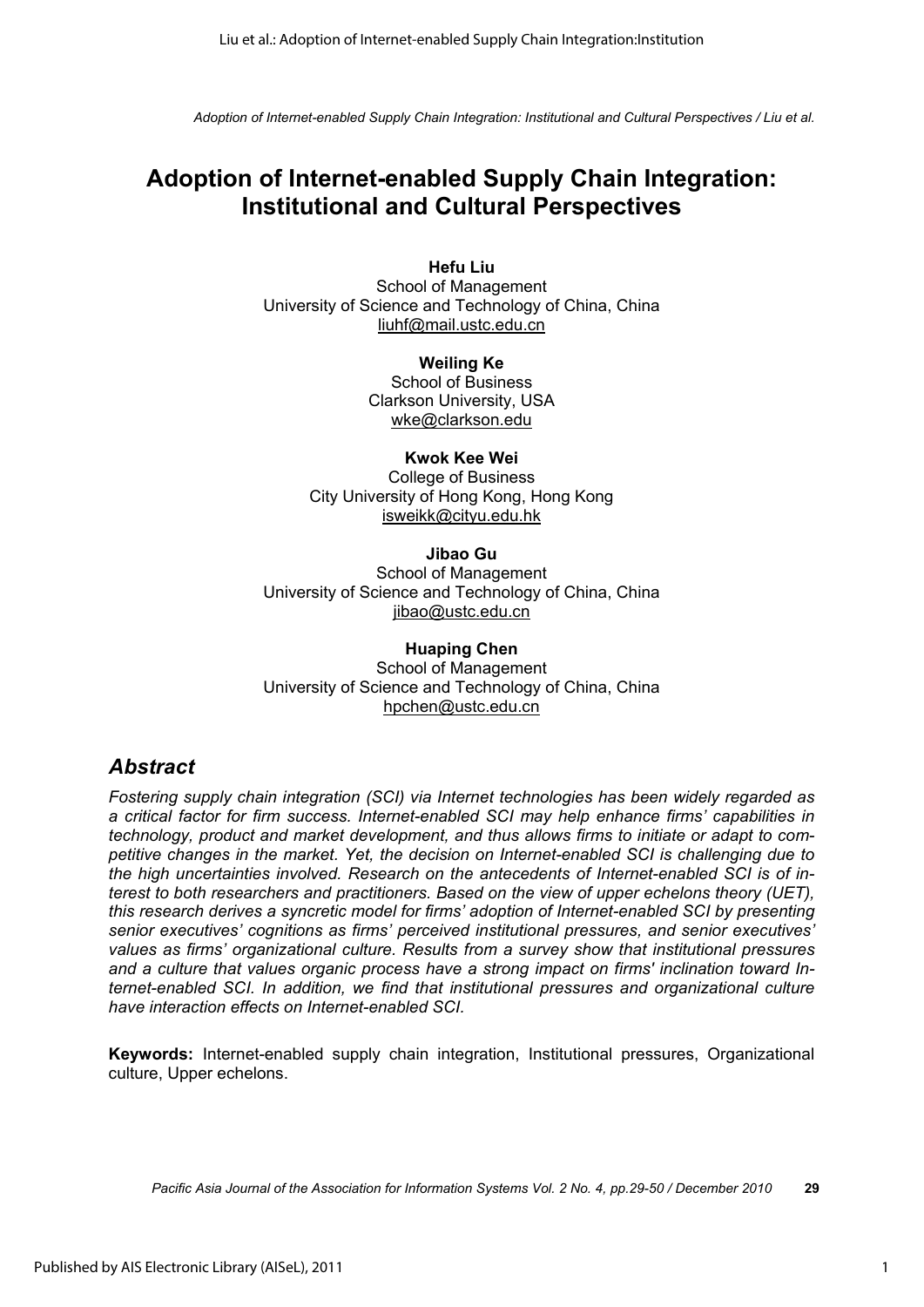## **Introduction**

Fostering Supply Chain Integration (SCI) via Internet technologies would help firms improve firm competitiveness (Barney, 2007; Kandemir et al., 2006; Ke et al., 2009; Kim et al., 2006; Liu et al., 2010; Patnayakuni et al., 2006; Rai et al., 2006). The globalization of markets, short product life cycles, and increased complexity of products are forcing firms to compete as groups or chains, instead of individually (Kandemir et al., 2006). Meanwhile, the diffusion of Internet technologies is reconstructing the supply chain, which enables firms to streamline and integrate the supply chain with a more applicable and easier to implement format (Frohlich, 2002; Zhu et al., 2006). As such, Internet-enabled SCI is becoming an efficient collaboration mechanism which helps firms meet current market requirements.

However, developing Internet-enabled SCI is a challenge for many firms because of the uncertainties related to network effects and interdependence in channel process (Liu et al., 2010; Olson and Boyer, 2003; Teo et al., 2003; Zhu et al., 2006). Given the prevalence of the e-business nowadays, the lack of supply chain integration may cause critical failure of the supply chain and erode firms' competitive position (Liu et al., 2010). As such, research investigating how firms weigh the potential benefits and uncertainties involved in supply chain integration is of great significance and interest. Unfortunately, our understanding of the antecedents of SCI is still limited (Liu et al., 2010; Zhao et al., 2008).

A recent literature review indicates that scholars increasingly tout institutional theory as an important perspective for studies on interorganizational systems (IOS) adoption (e.g., Grewal and Dharwadkar, 2002; Ke et al., 2009; Liu et al., 2010; Son and Benbasat, 2007; Teo et al., 2003). This theory proposes that institutional pressures, emanating from the institutional environment and transmitted through the network, can act as the critical market factors affecting a firm's predisposition toward innovation adoption. However, the findings of previous institutional studies have

been mixed. While some studies found the significant influence of a firm's perceived institutional factors, others showed that it was insignificant (e.g., Khalifa and Davison, 2006; Liang et al., 2007; Son and Benbasat, 2007; Teo et al., 2003). Thus, exploring the potential firm-level factors, as such cultural factors investigated in the current paper, may help to explain why firms in the same institutional environment have different inclination toward Internet-enabled SCI.

It is well established that cultural factors as one type of firm-level factors could impact the firm's uncertainty perception and values of inter-firm relationships (e.g., Kappos and Rivard, 2008; Leidner and Kayworth, 2006; Leisen et al., 2002; Ruppel and Harrington, 2001). This implies that cultural factors, similar to institutional factors, may affect firm intention to adopt innovations. As such, an empirical research investigating these factors in a single framework may extend our understanding of the antecedents of Internetenabled SCI.

In this research, we aim to relate both institutional theories and organizational culture theories to Internet-enabled SCI. Specifically, we begin with upper echelons theory (UET) in which senior executives are taken as in the critical agent making firm decisions (Chen and Hambrick, 1995). According to UET, a firm's strategic choices are made on the basis of its senior executives' personalized construal of the situations (Chen and Hambrick, 1995). Senior executives' cognitions and values are strong predictors of firm strategic choices. Building on this thesis, we extend the UET to the context of Internet-enabled SCI by presenting senior executives' cognitions as their perception of institutional pressures, and senior executives' values as firms' organizational culture. In particular, we propose that Internet-enabled SCI is driven by a firm's perceived institutional pressures which are reflected by its senior executives' cognitions and the firm's organizational culture which is indicated by its senior executives' values. Against this background, we conduct the research in the context of firms' intention to adopt electronic supply chain management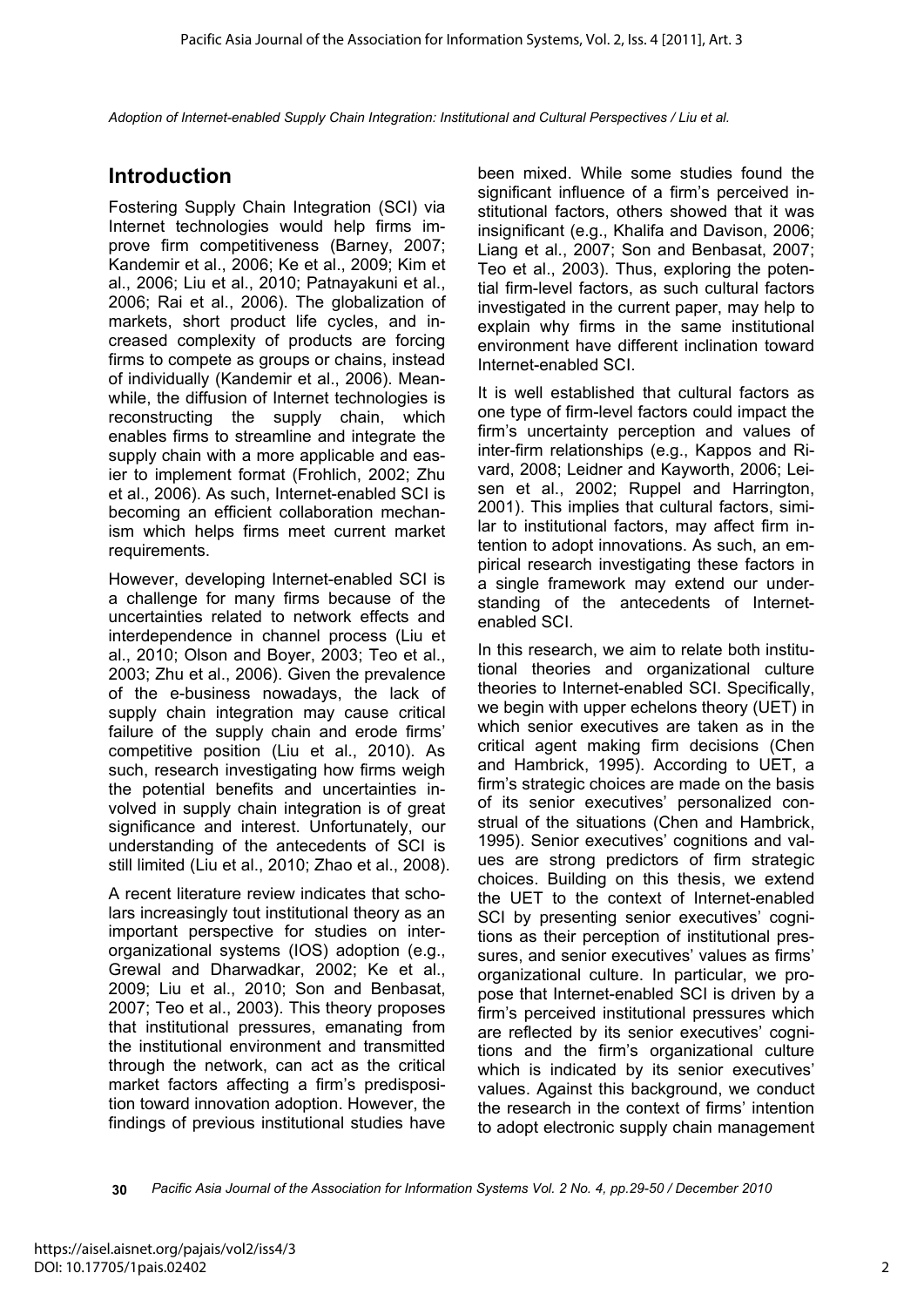(eSCM) systems, which are Internet-based IOS that allow firms to jointly orchestrate their supply chain operations (Chwelos et al., 2001; Subramani, 2004).

## **Literature Review**

### *The View of Upper Echelons Theory*

Upper echelons theory (UET) suggests the critical role of senior executives in firm strategic choices (Carpenter et al., 2004; Chen and Hambrick, 1995; Finkelstein and Hambrick, 1996). This theory provides a theoretical foundation for understanding firm strategic decisions on the adoption of organizational innovations. According to UET, a firm's strategic choices can be strongly predicted by its senior executives' cognitions and values (Chen and Hambrick, 1995; Finkelstein and Hambrick, 1996). Specifically, UET suggests that senior executives' cognitions are reflected by their knowledge of future events, alternatives and their consequences. In contrast, their values are reflected by their "principles for ordering consequences or alternatives according to preference." (Chen and Hambrick, 1995, p. 195)

Due to the difficulties to measure senior executives' cognitions and values directly, UET researchers have been using senior executives' demographic characteristics as surrogates for executives' cognitions and values (Chen and Hambrick, 1995). While this approach helps scholars unveil the antecedents of a firm's strategic decision making, demographic characteristics per se are unlikely to impact its strategic choices (Carpenter et al., 2004). They are just "used to proxy larger, complex and hard-to-get-at constructs" (Carpenter et al., 2004, p. 771), such as cognitions and values. Senior executives rely on their personalized construal of the situations they face when making strategic decisions (Chen and Hambrick, 1995). To investigate how cognitions and values affect executives' strategic choices, it is appropriate to focus on factors that can directly reflect executives' construal of the situations.

In line with UET, we propose that Internetenabled SCI is a firm's strategic choice that reflects its senior executives' cognitions and values. In the view that Internet-enabled SCI involves not only benefits, but also uncertainties and risks, and its results turn out to be highly unpredictable (Barney, 2007), senior executives will adopt some external referents to extend their cognitions to justify their decisions. According to institutional theory, senior executives' cognitions of institutional prescriptions and norms, coined institutional pressures, are an example of such external decision referents (DiMaggio and Powell, 1983). Indeed, cognitions about the institutional environment have been widely proposed as significant factors affecting firm strategic choices in existing IS research (e.g., Ke et al., 2009; Khalifa and Davison, 2006; Teo et al., 2003).

On the other hand, executives' values determine their attitudes toward and principles for strategies choice (Chen and Hambrick, 1995). Senior executives usually maintain a wide array of values, such as religious belief, trust and commitment. However, shared values embedded in the organizational culture are the most influential in affecting executives' firm-level strategic decision making. Organizational culture provides executives with guidelines for managing relationships with constituencies in the institutional environment including their channel partners (McAfee et al. 2002; Mentzer et al. 2000; Mello and Stank 2005). Indeed, organizational culture has been measured as a surrogate for executives' values in the extant literature (Berthon et al., 2001; Deshpandé et al., 1993; Khazanchi et al., 2007). Therefore, based on UET, institutional theory, the competing values model and the extant IS research, we submit that executives' perceptions of institutional pressures and organizational culture are appropriate surrogates for their cognitions and values, respectively, and affect their decision on Internet-enabled SCI simultaneously.

## **Research Framework**

#### *Institutional Pressures and Internetenabled Supply Chain Integration*

In the view of institutional theory, the institutional environment provides rule-like expecta-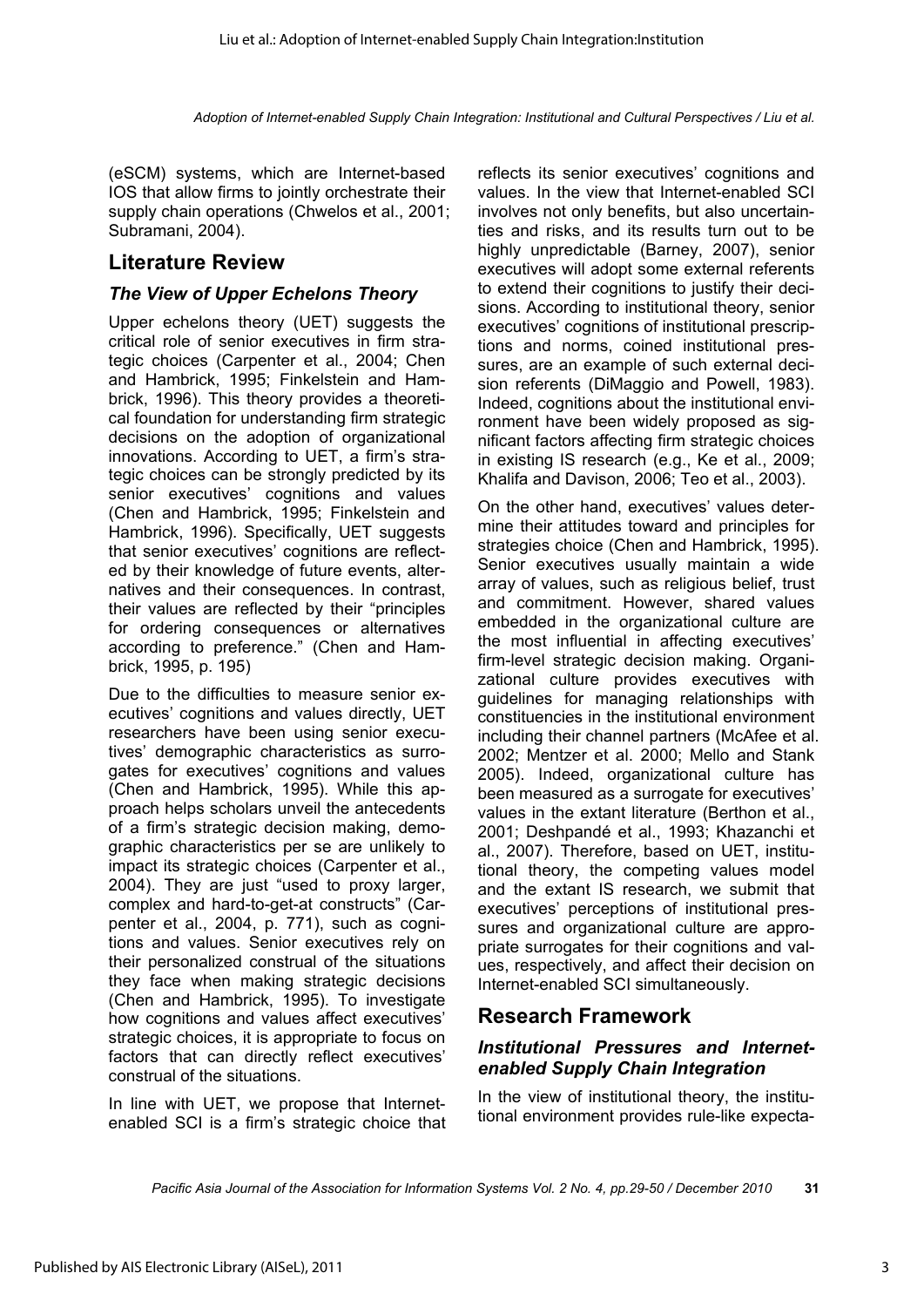tions and norms for appropriate organizational structures, behaviors, and practices (Di-Maggio and Powell, 1983; Scott, 1995). Conforming to such rule-like expectations and norms would help firms maintain their legitimacy and secure access to scarce resources. Further, the firm's perceived institutional expectations and norms would be transformed into senior executives' cognitions about the alternatives and consequences of the related strategic move (DiMaggio and Powell, 1983; Scott, 1995). Specifically, senior executives assimilate the information on these expectations and norms, and make the information become parts of their cognitions, apply the information as referents to appraise the potential benefits and risks of adopting this strategic practice, and then position their firm to hedge against uncertainties accordingly (Choi and Eboch, 1998; Zsidisin et al., 2005).

DiMaggio and Powell (1983) have defined the pressures that emanated from the institutional environment and push firms to adopt shared notions and routines as "institutional pressures", and call such prevalent adoption as "isomorphism." To analyze why firms adopt similar practices, they further categorize institutional pressures into normative, coercive, and mimetic pressures. When firms perceive these pressures, such perceptions would be embedded in senior executives' cognitive map and reflect their knowledge about the environment (DiMaggio and Powell, 1983; Grewal and Dharwadkar, 2002). As UET proposed, such cognitions would impact firms' strategic choices, such as their choices of inter-organizational relationships, and specific channel structures and processes.

#### *Normative pressures*

Normative pressures refer to the pressures that primarily resulted from expectations regarding how work should be conducted professionally (DiMaggio and Powell, 1983). These expectations are transferred through inter-organizational channels and gradually become shared norms. The shared norms are usually latent and informal. They can embedded in senior executives' cognitive map, and then reflect their cognitions about the

rules of the market and their relationship network. Furthermore, these shared norms are concerned with firms' procedural legitimacy. Thus, in a supply chain, a firm's strategic choices would be significantly impacted by the shared norms.

Scholars propose that socially accepted norms could generate normative pressures on firms to induce them to regenerate or adopt new patterns within their channels (Ke et al., 2009; Teo et al., 2003). For example, the prevalence/extent of a practice in the market creates and strengthens norms, which in turn, influences firms' choices. In the Internet-enabled SCI context, normative pressures could increase as such integration becomes prevalent. A firm's perceived normative pressures reflect its senior executives' cognitions about the integration, and then help them formulate attitudes toward such integration. To avoid being locked out of cooperative relationships, senior executives will choose to conform to such pressures and adopt Internet-enabled SCI.

**H1:** The greater the executives' perceived normative pressures toward Internet-enabled SCI, the greater the likelihood that the firm will adopt Internet-enabled SCI.

#### *Mimetic pressures*

Mimetic pressures mainly stem from firms' perceived success of competitors' actions (DiMaggio and Powell, 1983). Such perceptions can reflect senior executives' cognitions about the environment of competition and their firms' competitive status directly. According to Dickson (1992), studying how admired competitors make decisions could extend executives' cognitions about the market, and thus lead to firms reducing the uncertainty by imitating those admired competitors' planning procedures. Such imitation helps firms reduce their perceived risk. Thus, although imitation is not always clearly justifiable by efficiency considerations (Ottesen and Gronhaug, 2002), firms may still conduct imitation to pursue status-conferring legitimacy or approval from powerful external bodies (Grewal and Dharwadkar, 2002; Ke et al., 2009).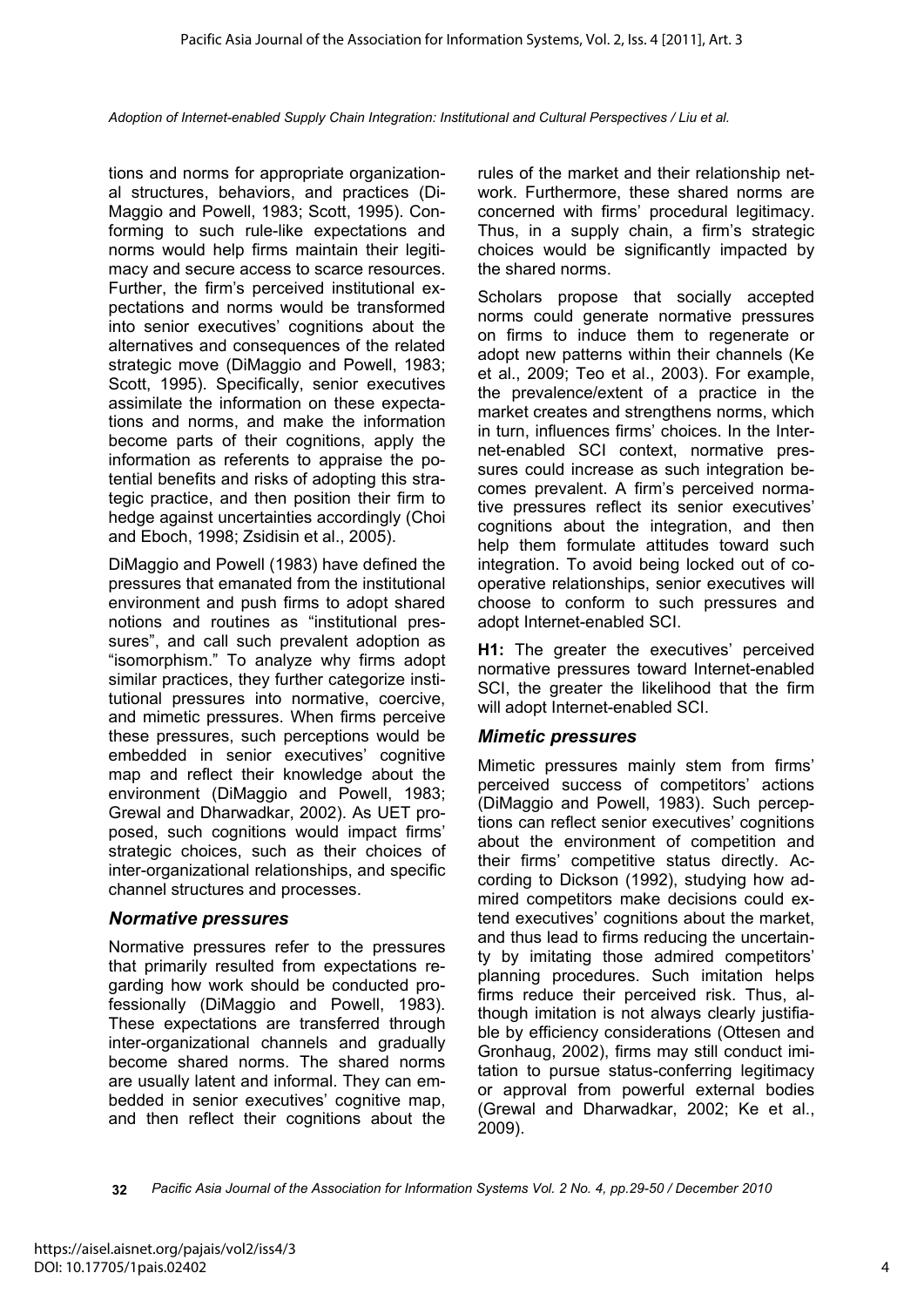Different from normative pressures, which stem from the prevalence of firms' actions, mimetic pressures mainly originate from the perceived success of competitors' actions. They reflect senior executives' cognitions about the difference of competitive advantages between their firms and their competitors. Therefore, once a firm sees the benefits (such as, economic benefits or legitimacy gaining) and the low risk of copying competitors' successful actions, mimetic isomorphism will occur (Ke et al., 2009; Teo et al., 2003). Being aware of the great benefits of Internetenabled SCI gained by their competitors, such as the reduction of costs and performance improvement, firms would consciously or unconsciously imitate such successful practices.

**H2:** The greater the executives' perceived mimetic pressures toward Internet-enabled SCI, the greater the likelihood that the firm will adopt Internet-enabled SCI.

#### *Coercive pressures*

Coercive pressures refer to the pressures stemming from political influences exerted by the powerful firms that the focal firm depends on (DiMaggio and Powell, 1983; Teo et al., 2003). They are common in the institutional environment and can operate through relational channels among members of a network (Ke et al., 2009; Teo et al., 2003). In essence, coercive pressures reflect senior executives' cognitions about the asymmetry of power between their firms and their partners.

Generally, when a powerful firm perceives that other channel members' actions are in conflict with its expectations, it would exercise a coercive strategy to demand partners adopt its favorable structures or practices in order to serve its own interest (Moore et al., 2004). Partners that depend on the powerful firm may comply with such demand to secure their market status and access to scarce resources due to the asymmetry of power (Ke et al., 2009; Kim, 2000). In the case of Internet-enabled SCI, when a dominant channel member favors this integration, and coercively pushes partners to join it, the dependent firms would perceive coercive pressures.

Such pressures further extend the dependent firms' senior executives' cognitions about the asymmetry of power between them and the partner. To secure their survival, they would be likely to comply with the dominant partner's requests for Internet-enabled SCI.

**H3:** The greater the executives' perceived coercive pressures toward Internet-enabled SCI, the greater the likelihood that the firm will adopt Internet-enabled SCI.

#### *Organizational Culture and Internetenabled Supply Chain Integration*

Organizational culture is a system of collectively conscious and unconscious assumptions, values and beliefs (McDermott and Stock, 1999). It indicates senior executives' values of external events and can critically impact firm operations (Kappos and Rivard, 2008; Khazanchi et al., 2007; Leidner and Kayworth, 2006; Quinn and Rohrbaugh, 1983; Zammuto and O'Connor, 1992). In particular, executives' perception of organizational culture influences the way they interpret and respond to external events (Deshpandé et al., 1993). Thus, the effects of organizational culture can be found in the ends firms seek and the means they use to attain these ends (Zammuto and O'Connor 1992).

Given that a firm may have multiple organizational subcultures, in addition to the dominant culture, this study adopts the Competing Values Model (CVM) to study organizational culture. The CVM reveals the complexity of choices facing executives and the congruence of concerns across firms (Buenger et al., 1996). According to Howard (1998), the CVM allows scholars examine the complexity of culture and compare organizational culture within and between firms, firms' subgroups, and even individuals. It helps executives understand the values underlying their organizational culture and adapt their firm to reach desired outcomes (Howard, 1998). More importantly, the CVM provides a quantitative way to study organizational culture, while cultural orientation has been proposed to be applied to qualitative research (e.g., Khazanchi et al., 2007; McAfee et al., 2002; Mentzer et al., 2000)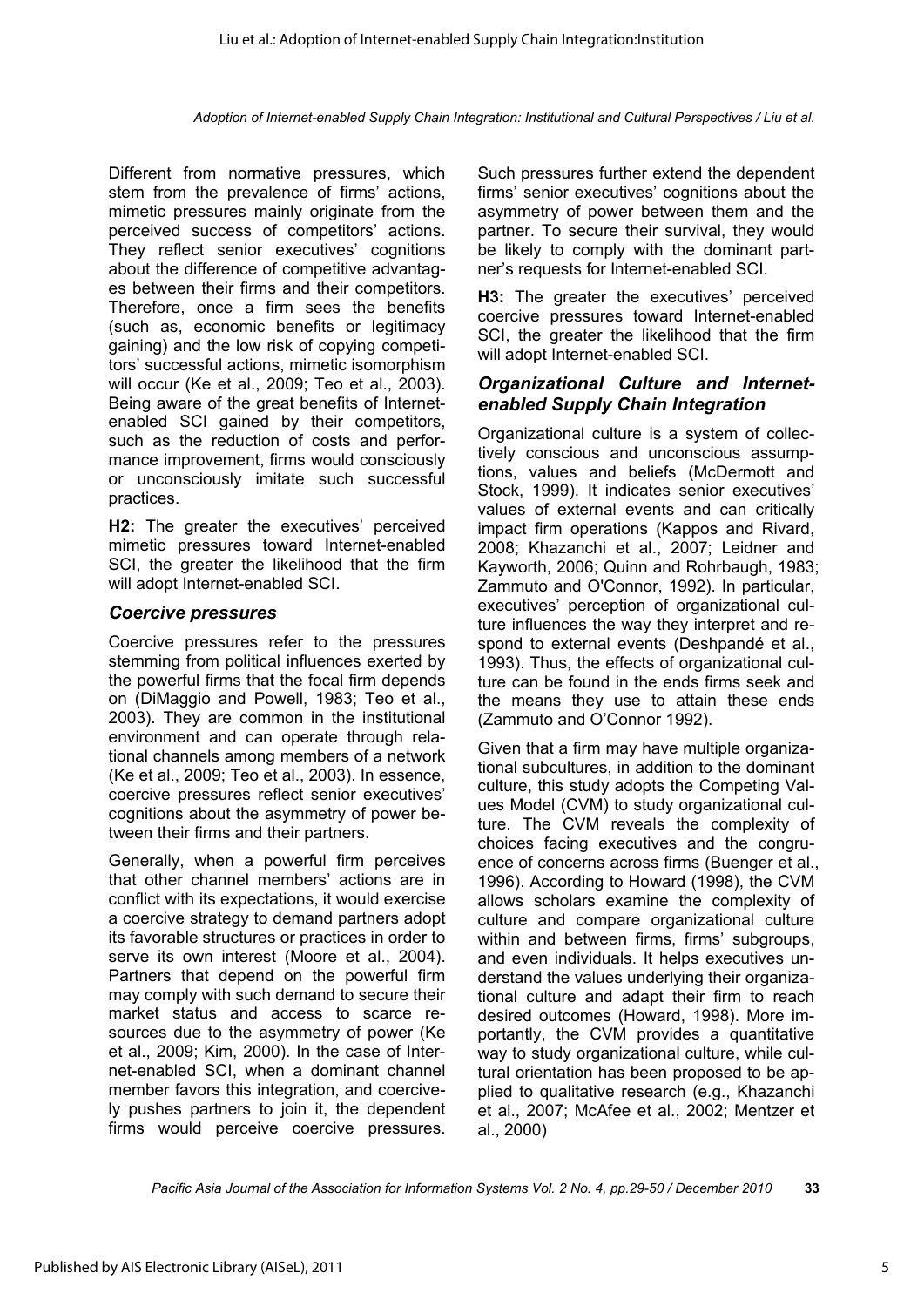| <b>Organic Processes (flexibility, spontaneity)</b>                                                                                 |                                                                             |  |  |  |  |
|-------------------------------------------------------------------------------------------------------------------------------------|-----------------------------------------------------------------------------|--|--|--|--|
| Clan                                                                                                                                | <b>Adhocracy</b>                                                            |  |  |  |  |
| Means:<br>Cohesion; morale<br>Ends:<br>Human resource development                                                                   | Means:<br>Flexibility; readiness<br>Ends:<br>Growth; resource acquisition   |  |  |  |  |
| <b>Internal Focus</b><br>(smoothing activities, alliance)                                                                           | <b>External Focus</b><br>(competition, differentiation)                     |  |  |  |  |
| Means:<br>Information management;<br>communication<br>End:<br>Stability; control                                                    | <b>Means:</b><br>Planning; goal setting<br>Ends<br>Productivity; efficiency |  |  |  |  |
| <b>Hierarchy</b>                                                                                                                    | Market                                                                      |  |  |  |  |
| <b>Mechanistic Processes (control, order, stability)</b><br>NOTE: <sup>a</sup> Adapted from Quinn (1988) and Deshpandé et al (1993) |                                                                             |  |  |  |  |
| <b>Figure 1 - The Competing Values Model</b>                                                                                        |                                                                             |  |  |  |  |

The CVM categorizes organizational culture into clan, adhocracy, hierarchy and market (Quinn and Rohrbaugh, 1983). As shown in Figure 1, these culture types are determined by two important dimensions. The vertical axis represents cultures from organic to mechanistic, i.e., organic culture focuses on flexibility and spontaneity while mechanistic culture emphasizes control and stability. The abscissa axis describes internal and external focus, i.e., internal focus emphasizes smoothing activities and alliances, and external focus stresses competition and environmental differentiation. Further, Deshpandé et al., (1993) note that these four culture types are coexistent with one being dominant, rather than being mutually exclusive. It indicates that a firm might has a high rating on one culture when it has other cultures simultaneously. By acknowledging the co-existence of multiple value systems, with one being dominant, the CVM aids the understanding of the conflicts

or competing values of organizational life (Khazanchi et al., 2007).

#### *Clan culture*

A clan culture has an internal focus and values organic processes. It emphasizes cohesiveness, participation, and teamwork (Deshpandé et al., 1993). According to Brown and Starkey (1994), senior executives in firms with a clan culture normally value communication and cooperation internally and highly favor collaborative communications. Such values facilitate the development of inter-firm trust, cooperation and long-term commitment in firms' channels (Leisen et al., 2002; White et al., 2003). Thus, collaborative communication among integrated partners is consistent with the values of a clan culture. In addition, Internet-enabled SCI aims to promote market information transmission, and therefore, it fits the managerial values of a clan culture (Chi et al., 2007).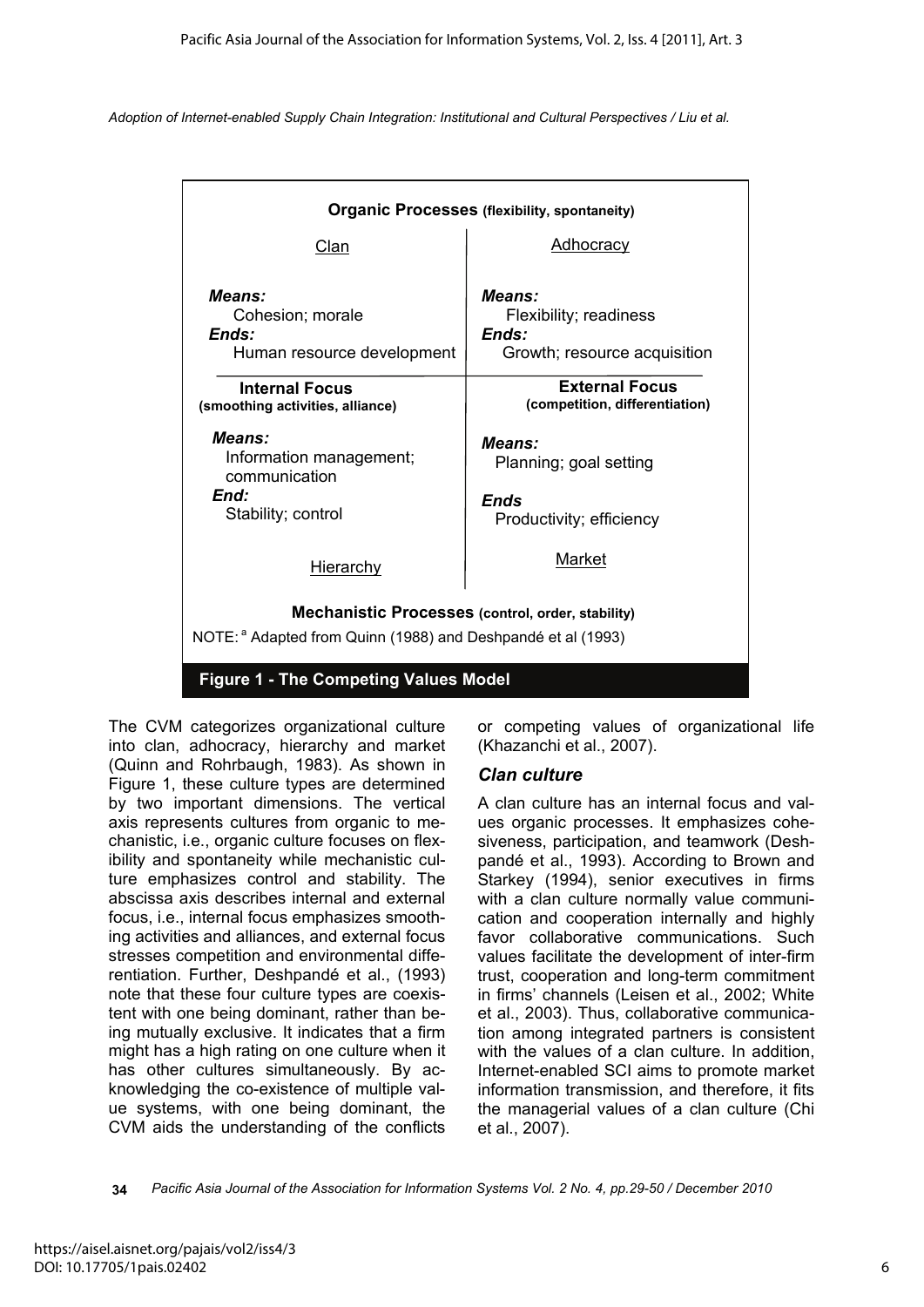A clan culture also values flexibility, adaptation and market responsiveness. It is low in conflict and resistance to change (Moorman, 1995). White et al. (2003) note that senior executives in this culture are inclined to perceive that they can control the outcomes of an uncertain market environment. Although Internet-enabled SCI may incur some opportunistic behaviors and instabilities, it is still an efficient structure to enhance competitive advantage (Kandemir et al., 2006; Webster, 1992). It can create values that firms cannot achieve individually (Frohlich, 2002). Thus, a clan culture is likely to view risk taking as a good strategic choice (White et al., 2003), and therefore firms with this culture would tend to adopt Internet-enabled SCI:

**H4:** The higher its clan culture, the greater the likelihood that a firm will adopt Internetenabled SCI.

#### *Adhocracy culture*

An adhocracy culture has an external focus and emphasizes organic processes. It is characterized by environmental scanning and change assumption (Deshpandé et al., 1993). This culture views that the environment is complex, turbulent, politicized, and can play as a significant factor in firms' survival. Senior executives in this culture value the finding of new markets and directions for growth, and take such finding as the main criteria for firms' effectiveness (Deshpandé et al., 1993). With an external focus and the goal of acquiring resources, firms make decisions based on external performance benchmarks and whether they meet external stakeholders' requests (Deshpandé et al., 1993; Detert et al., 2000). Thus, an adhocracy culture tends to maintain congruence with a changing environment and encourage entrepreneurship, creativity, and risk taking (Leisen et al., 2002).

Kandemir et al. (2006) conclude that interfirm collaboration enhances firms' agility and responsiveness to market changes, ranging from customer demand to resource shortages. It provides firms with a chance of growth. Therefore, an adhocracy culture would make firms tend to adopt Internet-enabled SCI. This

inclination is boosted by senior executives' risk-taking values (Deshpandé et al., 1993) and experimentation- encouraging behavior in these firms (Berthon et al., 2001), despite the fact that Internet-enabled SCI is associated with opportunistic behaviors and instabilities. Hence, an adhocracy culture would support a firm's adoption of Internet-enabled SCI:

**H5:** The higher its adhocracy culture, the greater the likelihood that a firm will adopt Internet-enabled SCI.

#### *Hierarchy culture*

A hierarchy culture is characterized by an emphasis on mechanistic processes and internal focus. It assumes that a firm's excellence is due to internal operations rather than the external environment (Detert et al., 2000). In this culture, senior executives normally value internal organizing and structuring, and take them as the critical factors for their mission accomplishment (Buenger et al., 1996). They seldom value innovations, especially the innovations that allow for a quick response to an uncertain environment and imperfect market (Chi et al., 2007).

A hierarchy culture is more concerned about order, rules, and regulations (Deshpandé et al., 1993), and tends to be conservative and cautious (Ruppel and Harrington, 2001). Senior executives in this culture thus value control and security, and distrust changes (Leisen et al., 2002). Changing existing channel structures is a big challenge for a hierarchy culture. Quinn and Rohrbaugh (1983) propose that to maintain stability, a hierarchy culture is inclined to stress formal internal content management, such as the management of measurement, documentation, and information. It does not support the transmission of market information across firms in a channel (Chi et al., 2007). Therefore, firms with a hierarchy culture would be unlikely to engage in Internet-enabled SCI because of these opportunistic behaviors, instabilities and the required information sharing (Kandemir et al., 2006).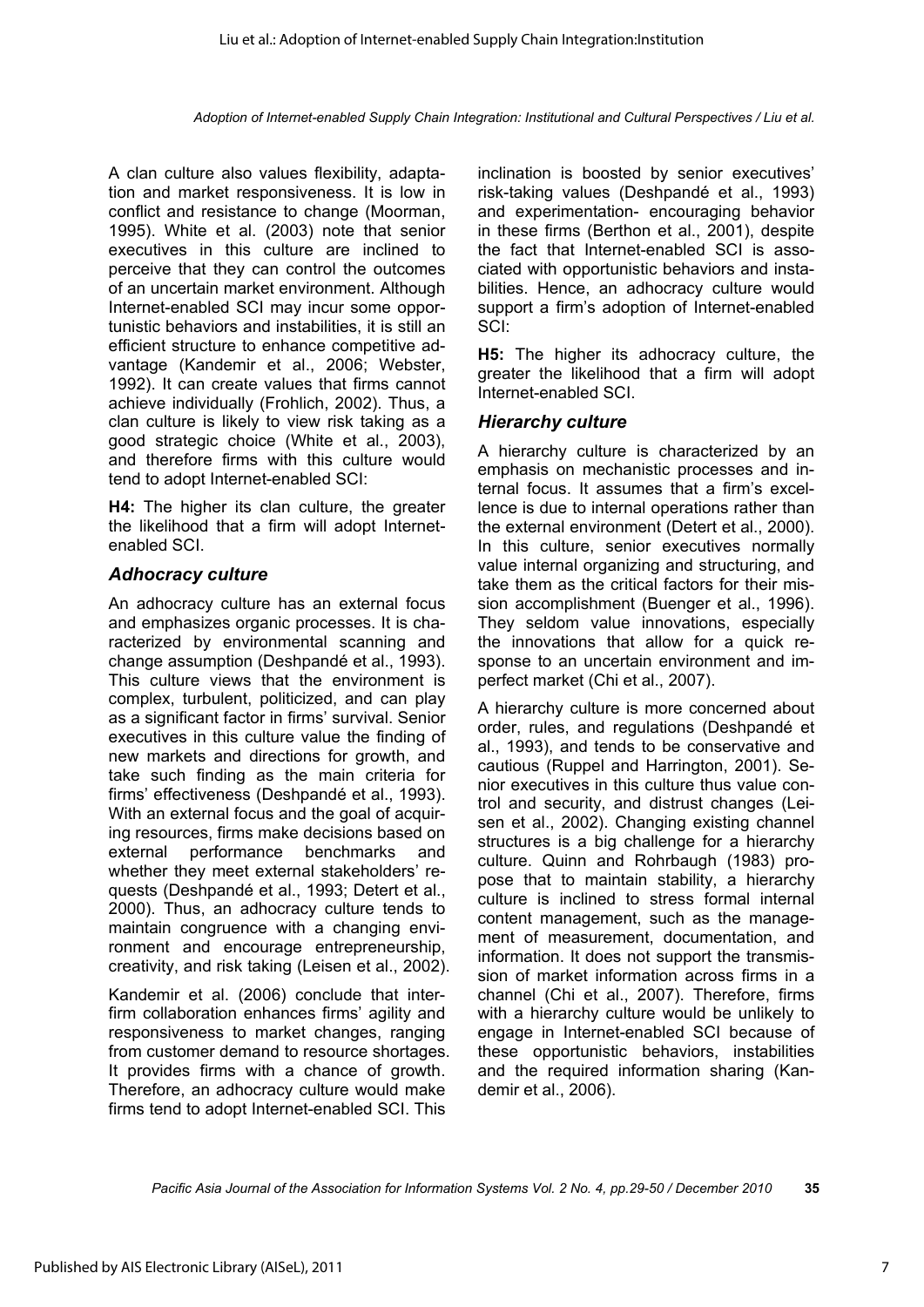| <b>Table 1 - Sample Demography</b> |                 |                      |                |  |  |  |
|------------------------------------|-----------------|----------------------|----------------|--|--|--|
| <b>Organization Demography</b>     | <b>Category</b> | Frequency<br>(n=134) | <b>Percent</b> |  |  |  |
|                                    | Manufacturing   | 62                   | 46.27%         |  |  |  |
| <b>Industry</b>                    | <b>Services</b> | 72                   | 53.73%         |  |  |  |
|                                    | ≤ 100           | 35                   | 26.12%         |  |  |  |
| <b>Number of</b>                   | 101-500         | 33                   | 24.63%         |  |  |  |
| <b>Employees</b>                   | 501-1000        | 19                   | 14.18%         |  |  |  |
|                                    | More than 1000  | 47                   | 35.07%         |  |  |  |
|                                    | $\leq 5$        | 54                   | 40.30%         |  |  |  |
|                                    | $6 - 10$        | 25                   | 18.70%         |  |  |  |
| <b>Number of IT Employees</b>      | $11 - 15$       | 13                   | 9.70%          |  |  |  |
|                                    | More than 15    | 42                   | 31.30%         |  |  |  |

**H6:** The lower its hierarchy culture, the greater the likelihood that a firm will adopt Internetenabled SCI.

#### *Market culture*

A market culture emphasizes mechanistic processes and external focus. It is marketoriented and stresses competitive advantage and market superiority (Leisen et al., 2002). In this culture, senior executives value productivity achievement, and take it as a key measure of effectiveness (Deshpandé et al., 1993). Therefore, firms with a market culture are apt to make all decisions based on rational-economic criteria (Ruppel and Harrington, 2001), and make profit maximization as their primary goal.

Moreover, to improve performance, a market culture favors acquiring market information. In the case of Internet-enabled SCI, this integration can help firms minimize transaction cost and maximize long-term competitive position (Rindfleisch and Moorman, 2003). The sharing of resources and market information enables firms to expand joint capabilities (Johnson, 1999; Kandemir et al., 2006). These potential benefits of Internet-enabled SCI are attractive to a market culture. In addition, a market culture favors inter-firm coordination due to its low tolerance for market uncertainties (Detert et al., 2000). Given that the primary purpose of Internet-enabled SCI is to reduce environmental uncertainties and market imperfection (Kandemir et al., 2006), it fits well with the managerial objective of a market culture.

**H7:** The higher its market culture, the greater the likelihood that a firm will adopt Internetenabled SCI.

## **Research Method**

### *Sample and Data Collection*

We conducted a survey to test our hypotheses. Firms operating in manufacturing and services industries in China were chosen as our samples. China has become an economic powerhouse and firms operating in China are significant players in international supply chain. We obtained a list of senior executives from an institution which was famous for its executive training programs. From this list, we identified 202 executives. No two executives were from the same firm. These executives met our sample requirement for three aspects. First, they had taken supply chain management courses, thus they had the knowledge background of Internet-enabled SCI in general, and eSCM in particular. Second, as executives of organizations, they knew their organizational culture and had direct contact with the organization's partners. Third, most of them made practical decisions on the behalf of their organizations in the real world. The institution helped us send out the questionnaires, and make follow-up calls and send emails to encourage response.

Finally, we received 151 questionnaires, including 17 incomplete questionnaires which were discarded. Thus, we obtained 134 useful questionnaires and a response rate of approximately 66%. The demography of these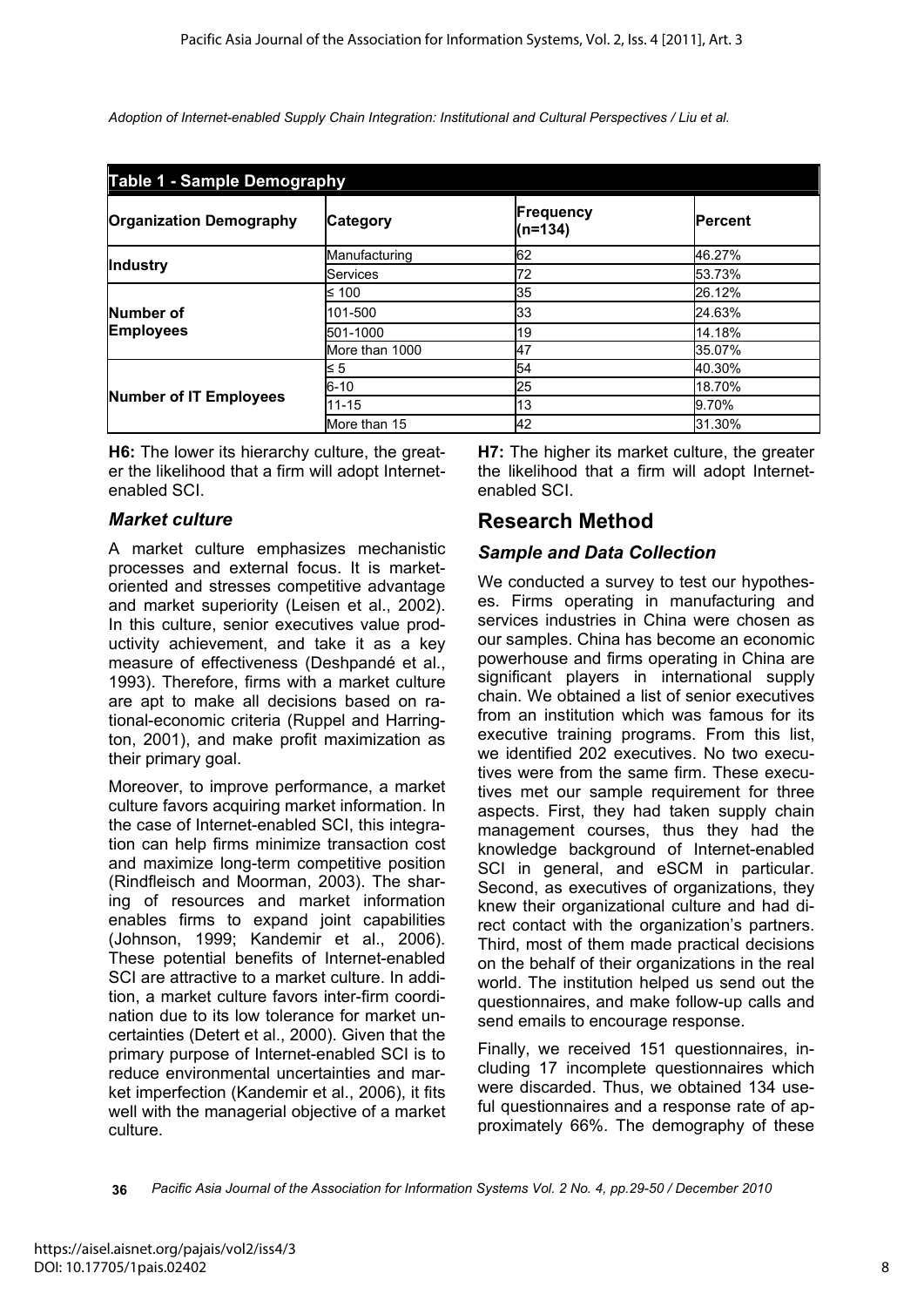samples was shown in Table 1. Further, we tested the possible non-response bias by Armstrong and Overton's (1977) method. Through comparing the chi-squares of the responses from the first 25% of the respondents to that of the final 25%, we found that there were no significant differences between these two groups on key measures. This indicates that non-response bias is not an issue for this study.

#### *Measures*

Given the digital features of current supply chain management, scholars increasingly regard the adoption of IOS as the initiative of SCI and indicate that the application of Internet-based IOS are bringing SCI into the new Internet-enabled SCI era (Boyer and Olson, 2002; Frohlich, 2002; Frohlich and Westbrook, 2002; Lee and Whang, 2004; Rai et al., 2006). It is suggested that these systems allow a firm to achieve efficient flows of products, services, information and capital with a more applicable and easier to implement format (Frohlich, 2002; Zhu et al., 2006). In this view, we chose one type of Internet-enabled IOS, electronic Supply Chain Management (eSCM) systems, as our research object. eSCM reflect the technical enabler of the orchestration of value chain operations across organizational boundaries (Chwelos et al., 2001; Subramani, 2004). Many scholars and practitioners have treated eSCM, such as SAP, Oracle and IBM e-business as powerful strategic weapons for supply chain management (Frohlich, 2002; Gunasekaran et al., 2002; Ke et al., 2009). As an innovative IOS, a lot of firms are in the middle of making their decisions on adopting eSCM to promote Internetenabled SCI. Thus, given the essential role of Internet technologies in SCI, measuring a firm's intention to adopt eSCM is an appropriate way to evaluate its intention to be engaged in Internet-enabled SCI.

The measurement items of our questionnaire were adapted from existing and well-tested scales offered by the extant literatures, as appendix shows. These scales have been proved to have good validity and reliability. In the questionnaire, all items were measured

with 7-point Likert scales, ranging from "strongly disagree" to "strongly agree." We assessed a firm's Internet-enabled SCI decision using three items related to the firms' intention of adopting eSCM. These items were adapted from Teo et al. (2003) and Khalifa and Davison (2006). To make sure respondents have the same understanding of eSCM as the authors, we provided a clear description of eSCM in the questionnaire. We measured the organizational culture using twelve items from Yeung, Brockbank and Ulrich (1991) and Deshpandé et al. (1993), with three items for each organizational culture type.

To measure a firm's perceived institutional pressures, we adapted the scales from Teo et al. (2003) and Khalifa and Davison (2006). Normative pressures were measured by three items on the extent of eSCM adoption by suppliers, customers and competitors in the focal firm's industry; mimetic pressures were measured by three items on the perceived success of the firm's competitors who had adopted eSCM; coercive pressures were measured by four items on the perceived dominance of supplier adopters and customer adopters.

With these items, we developed an English questionnaire and then translated it into Chinese. We hired a professional translator who knew nothing about our study to translate the Chinese questionnaire back to English. No semantic discrepancies were found when we compared the translated English questionnaire with the original English version, which suggested that the Chinese questionnaire was equivalent to the English one. All instrument items are provided in the appendix.

## **Analysis and Results**

#### *Common method bias*

Using the Harman's one-factor test on all measurement items (Podsakoff et al., 2003), we tested the possible common method bias. The principal components factor analysis yielded five factors with eigenvalues greater than 1.0 and accounted for 66.51% variance. The majority of the variance was on 17.57%.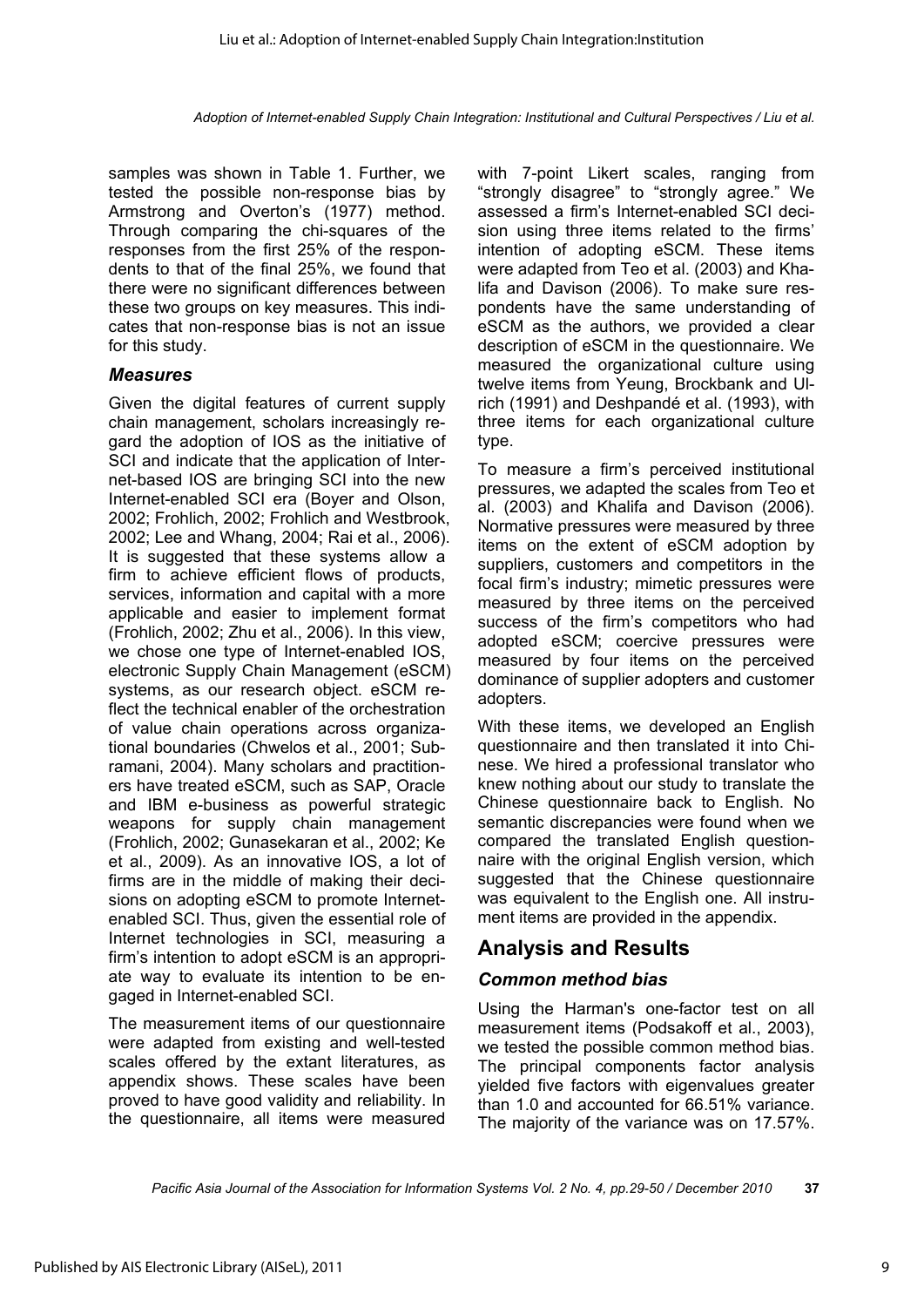This indicated that common method bias was not a serious concern in this study.

#### *Validity and Reliability*

In this paper, the validity of the items was assessed for content validity and construct (convergent and discriminant) validity. A measure could be said to possess content validity if the items were selected and refined through an extensive process based on a literature review. As previously discussed, our instrument's content validity was established via the conventional process for measures chosen.

Convergent and discriminant validities were assessed to confirm the validity of measures through confirmatory factor analysis (CFA). Cronbach alphas, composite reliability of constructs, and average variance extracted (AVE) were used to test convergent validity.

As shown in Table 2, Cronbach alphas ranged from 0.794 to 0.883, which exceeded the benchmark of 0.70; composite reliability ranged from 0.867 to 0.928 and above the 0.70 recommended level; and AVE scores for every construct ranged from 0.669 to 0.811 and above the 0.50 recommended level. Thus, our measure's convergent validity was suggested by these criteria. Furthermore, we tested discriminant validity by comparing the relationship between correlations among constructs and the square root of AVEs. In Table 3, the square roots of the focal constructs' AVEs were higher than the correlations between different constructs, which confirmed the discriminant validity. Also, we employed a Chi-square test to further assess the discriminant validity. The results also confirmed the discriminant validity of our measurement model.

| <b>Table 2 - Results of Confirmatory Factor Analysis</b> |              |                         |                              |            |  |  |
|----------------------------------------------------------|--------------|-------------------------|------------------------------|------------|--|--|
|                                                          | <b>Items</b> | <b>Cronbach's Alpha</b> | <b>Composite Reliability</b> | <b>AVE</b> |  |  |
| Clan Culture (CC)                                        | 3            | 0.805                   | 0.883                        | 0.717      |  |  |
| Adhocracy Culture (AC)                                   | 3            | 0.806                   | 0.885                        | 0.721      |  |  |
| Hierarchy Culture (HC)                                   | 3            | 0.794                   | 0.867                        | 0.688      |  |  |
| Market Culture (MC)                                      | 3            | 0.839                   | 0.868                        | 0.692      |  |  |
| Normative Pressures (NP)                                 | 3            | 0.841                   | 0.904                        | 0.759      |  |  |
| Mimetic Pressures (MP)                                   | 3            | 0.801                   | 0.883                        | 0.716      |  |  |
| Coercive Pressures (CP)                                  | 4            | 0.835                   | 0.890                        | 0.669      |  |  |
| Adoption Intention (AI)                                  | 3            | 0.883                   | 0.928                        | 0.811      |  |  |

NOTE: AVE= Average Variance Extracted

| Table 3 - Inter-Construct Correlations: Consistency and Reliability Tests |       |       |           |           |       |           |       |       |
|---------------------------------------------------------------------------|-------|-------|-----------|-----------|-------|-----------|-------|-------|
|                                                                           | СC    | АC    | <b>HC</b> | <b>MC</b> | СP    | <b>MP</b> | ΝP    | ΙAΙ   |
| Clan Culture (CC)                                                         | 0.849 |       |           |           |       |           |       |       |
| Adhocracy Culture (AC)                                                    | 0.733 | 0.847 |           |           |       |           |       |       |
| Hierarchy Culture (HC)                                                    | 0.469 | 0.419 | 0.829     |           |       |           |       |       |
| Market Culture (MC)                                                       | 0.476 | 0.408 | 0.545     | 0.832     |       |           |       |       |
| Coercive Pressures (CP)                                                   | 0.260 | 0.380 | 0.324     | 0.131     | 0.818 |           |       |       |
| Mimetic Pressures (MP)                                                    | 0.212 | 0.236 | 0.293     | 0.104     | 0.771 | 0.846     |       |       |
| Normative Pressures (NP)                                                  | 0.196 | 0.245 | 0.226     | 0.063     | 0.563 | 0.574     | 0.871 |       |
| Adoption Intention (AI)                                                   | 0.200 | 0.289 | 0.226     | 0.118     | 0.528 | 0.436     | 0.508 | 0.901 |

NOTE: The shaded numbers in the diagonal row are square roots of the AVE

**<sup>38</sup>** *Pacific Asia Journal of the Association for Information Systems Vol. 2 No. 4, pp.29-50 / December 2010*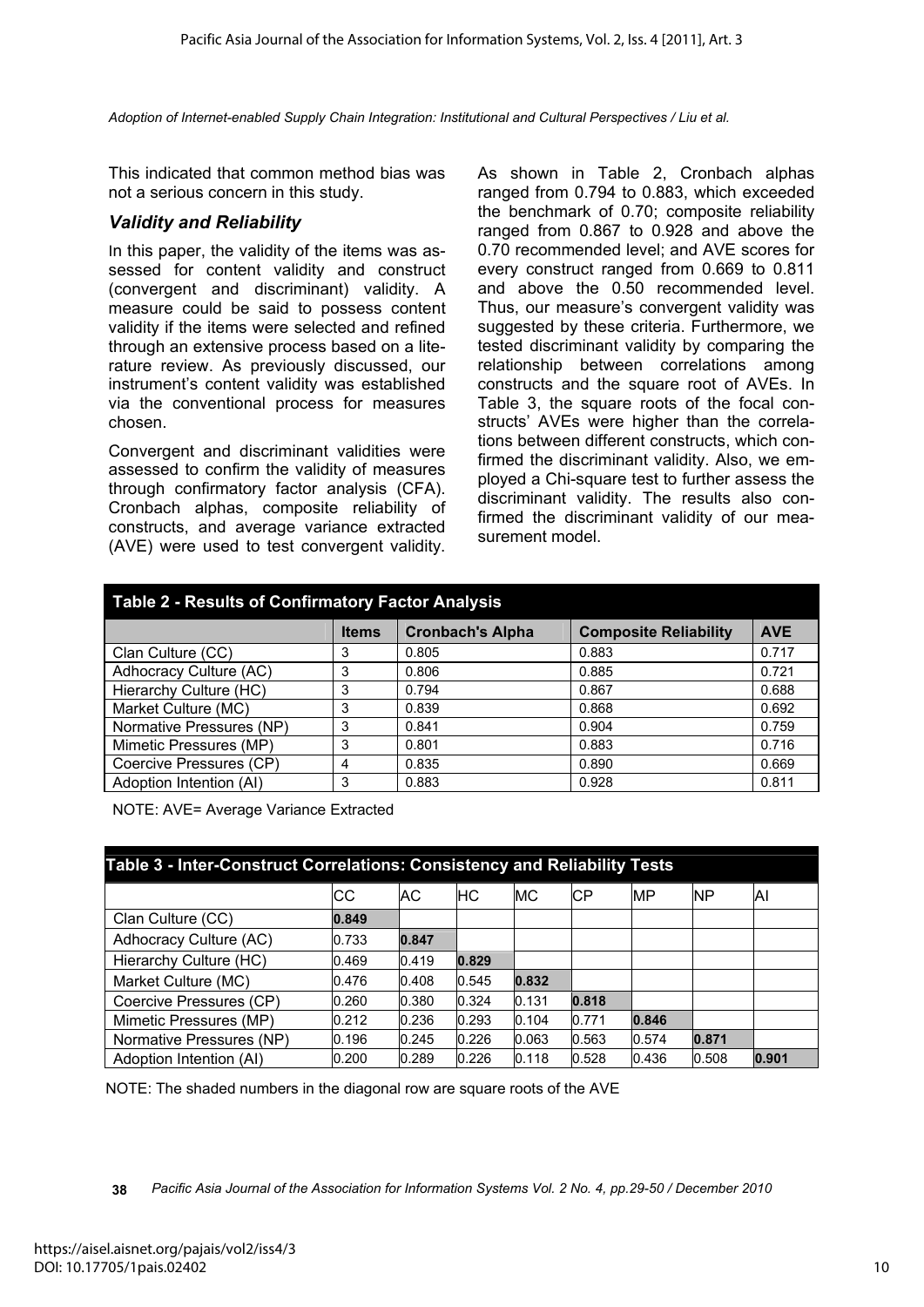### *Discriminant Analysis*

In this research, organizational culture was divided into four independent factors based on two dimensions – each consisting of two independent factors. Thus, to avoid interaction effects among those culture-related factors and to identify the differences of the role of those four types of culture clearly, we conducted a two-group discriminant analysis following Deshpandé et al. (1993). Discriminant analysis is an appropriate technique to distinguish each factor's contribution to a linear function that could discriminate best between prior defined groups (Hair et al., 1998). In our study, the respondents' overall adoption intention evaluation was used to divide respondents into groups of high adoption intention and low adoption intention. To classify firms according to their adoption intention, cluster analysis was utilized (Hair et al., 1998). Through quick cluster, we placed 56 firms in the "high" adoption group and 78 firms in the "low" adoption group.

To assess the accuracies of the classification, we used the proportional chance criterion (Cpro) on the basis of Morrison's (1969) suggestions. Generally, Cpro equated to p2 plus (1-p) 2 where p was the proportion of samples in the first group. As shown in Table 4, the classification ability of the discriminant model was 69.40%. It indicates that our discriminant model has an accuracy rate of 69.4% in placing respondents into either high adoption group or low adoption group. Comparing this accuracy rate to the proportional chance criterion, 51.35%, we can state that the classification has reasonable predictive ability. Press's Q statistics for the model was 20.33, ex-ceeding the critical value of 6.63 (p=0.05) (Hair, Anderson, Tatham and Black 1998). Thus, the classification accuracy for the analysis exceeded a statistically significant level expected by chance, and the discriminant model is valid.

In our discriminant analysis, the main intention was to show major differences between the high adoption group and low adoption group at each factor level. We present group means and standard deviations for the independent variables in Table 5. As the table shows, the means of these salient factors influencing firms' adoption of SCI were higher for the high adoption group than those of the low adoption group. In addition, higher standard deviation for the high adoption group (except clan culture) indicated larger dispersion. These results indicate that for firms with different level of intention to adopt eSCM, their perceived institutional pressures and organizational culture would be different. It could help us understand the different degree of senior executives' perceived pressures and cultures in the two separate groups.

| <b>Table 4 - Classification Results</b> |                        |                         |              |                 |                             |                             |
|-----------------------------------------|------------------------|-------------------------|--------------|-----------------|-----------------------------|-----------------------------|
| <b>Group</b>                            | <b>Predicted Count</b> |                         | <b>Total</b> | <b>Accuracy</b> |                             |                             |
|                                         | 1: High allying (56)   | $2:$ Low allying $(78)$ |              | <b>Overall</b>  | $C_{\text{pro}}^{\qquad a}$ | <b>Press's Q</b> $^{\rm b}$ |
| 1 (High)                                | 38<br>67.9%            | 18<br>32.1%             | 56<br>100%   |                 |                             |                             |
| $2$ (Low)                               | 23<br>29.50%           | 55<br>70.50%            | 78<br>100%   | 69.40%          | 51.35%                      | 20.33                       |

NOTE: a.  $C_{\text{pro}}$ = proportional chance criterion.

 $C_{\text{pro}} = p^2 + (1-p)^2$  where p is the proportion of samples in the first group.

 b. Press's Q: A measure to determine the significance of the classification accuracy is better than chance

 $Q = [N - (n^*g)]^2 / [N - (g - 1)]$  (Q is chi-square distributed for df = 1) **Where** 

 $N =$  total number of subjects

n = number of cases correctly classified

g = number of groups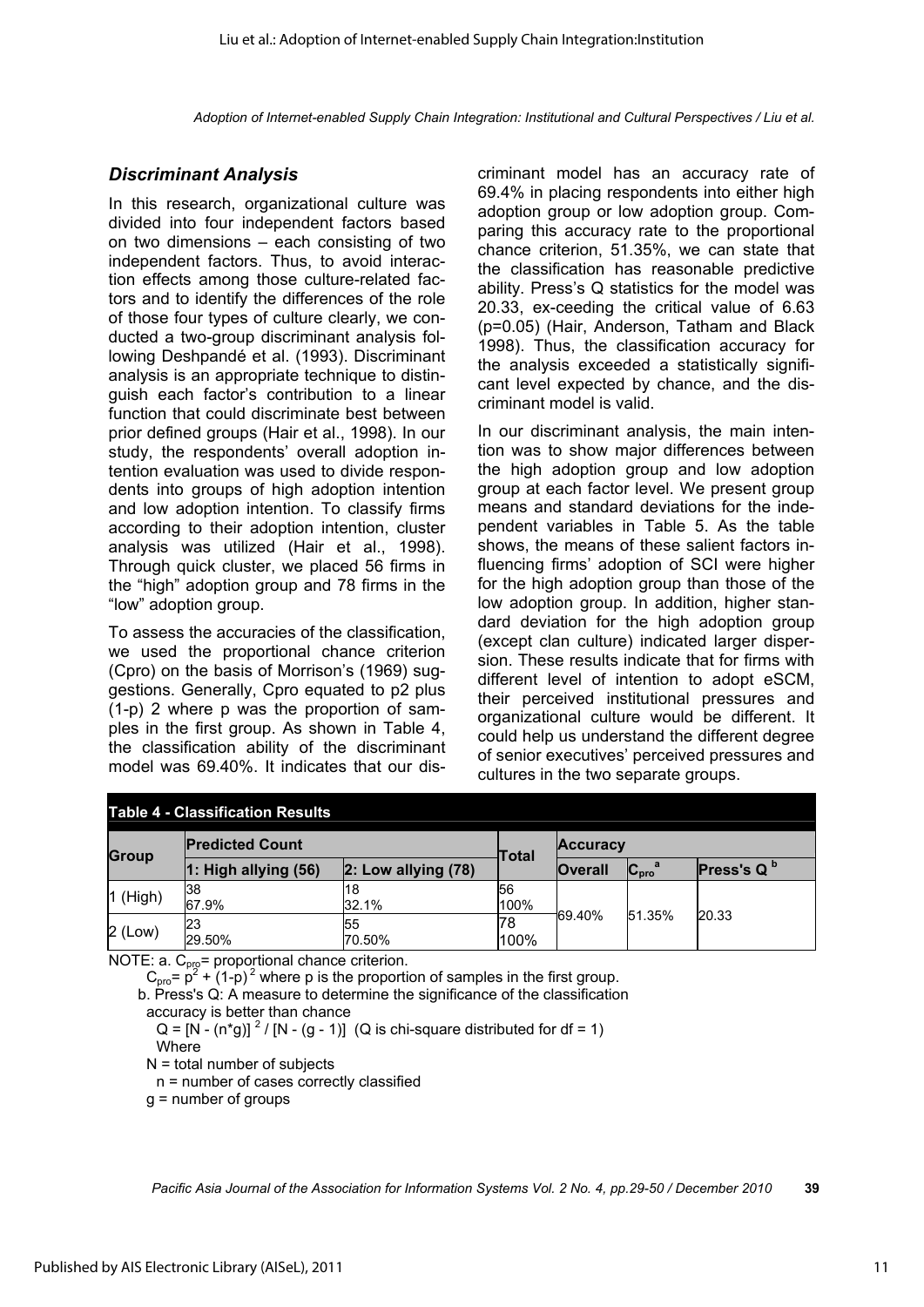| <b>Table 5 - Group Statistics</b> |                      |              |                      |                           |  |  |
|-----------------------------------|----------------------|--------------|----------------------|---------------------------|--|--|
| <b>Variables</b>                  | <b>Mean</b>          |              |                      | <b>Standard Deviation</b> |  |  |
|                                   | <b>High adoption</b> | Low adoption | <b>High adoption</b> | <b>Low adoption</b>       |  |  |
| Normative                         | 4.424                | 3.532        | 1.224                | 1.199                     |  |  |
| <b>Mimetic</b>                    | 3.842                | 3.094        | 1.103                | 0.835                     |  |  |
| Coercive                          | 4.153                | 3.122        | 1.138                | 0.853                     |  |  |
| Clan                              | 3.798                | 3.325        | 1.305                | 1.326                     |  |  |
| Adhocracy                         | 3.995                | 3.263        | 1.393                | 1.217                     |  |  |
| Hierarchy                         | 3.465                | 3.100        | 1.448                | 1.083                     |  |  |
| <b>Market</b>                     | 3.158                | 2.936        | 1.226                | 1.091                     |  |  |

| <b>Table 6 - Discriminant Analysis Results</b> |               |                                 |                |                     |  |
|------------------------------------------------|---------------|---------------------------------|----------------|---------------------|--|
| <b>Variables</b>                               | Wilks' Lambda | <b>Discriminant</b><br>Loadings | <b>F-tests</b> | <b>Significance</b> |  |
| Normative                                      | 0.866         | 0.694                           | 20.454***      | 0.000               |  |
| <b>Mimetic</b>                                 | 0.869         | 0.686                           | 19.986***      | 0.000               |  |
| Coercive                                       | 0.786         | 0.920                           | 35.967***      | 0.000               |  |
| Clan                                           | 0.969         | 0.317                           | 4.257*         | 0.041               |  |
| Adhocracy                                      | 0.927         | 0.496                           | 10.440**       | 0.002               |  |
| Hierarchy                                      | 0.979         | 0.256                           | 2.783          | 0.098               |  |
| <b>Market</b>                                  | 0.991         | 0.169                           | 1.217          | 0.272               |  |

NOTE: \*p<.05; \*\*p<.01; \*\*\*p<.001

Table 6 shows the results of univariate Ftests. Five of the seven predictor variables, i.e., normative pressures, mimetic pressures, coercive pressures, adhocracy culture, and clan culture, were proved to have significant influence on firms' adoption intention. Thus, the results of the two-group discriminant analysis supported the findings of overall differences between the high adoption group and low adoption group and helped us test our hypotheses.

H1 to H3 posited that the greater the firm's perceived institutional pressures (normative pressures, mimetic pressures, coercive pressures), the greater the likelihood that the firm would adopt eSCM. The results of Table 6 supports these hypotheses (H1: F=20.454, p<. 001; H2: F=19.956, p<. 001; H3: F=29.750, p<. 001).

For the organizational culture variables, H4 suggested that the higher its clan culture, the greater the likelihood that a firm would adopt Internet-enabled SCI. The results of Table 6 provided support for H4. H5 noted that the higher its adhocracy culture, the greater the likelihood that a firm would adopt Internetenabled SCI. As Table 6 shows, H5 was supported. H6 posited that the lower its hierarchy culture, the greater the likelihood that a firm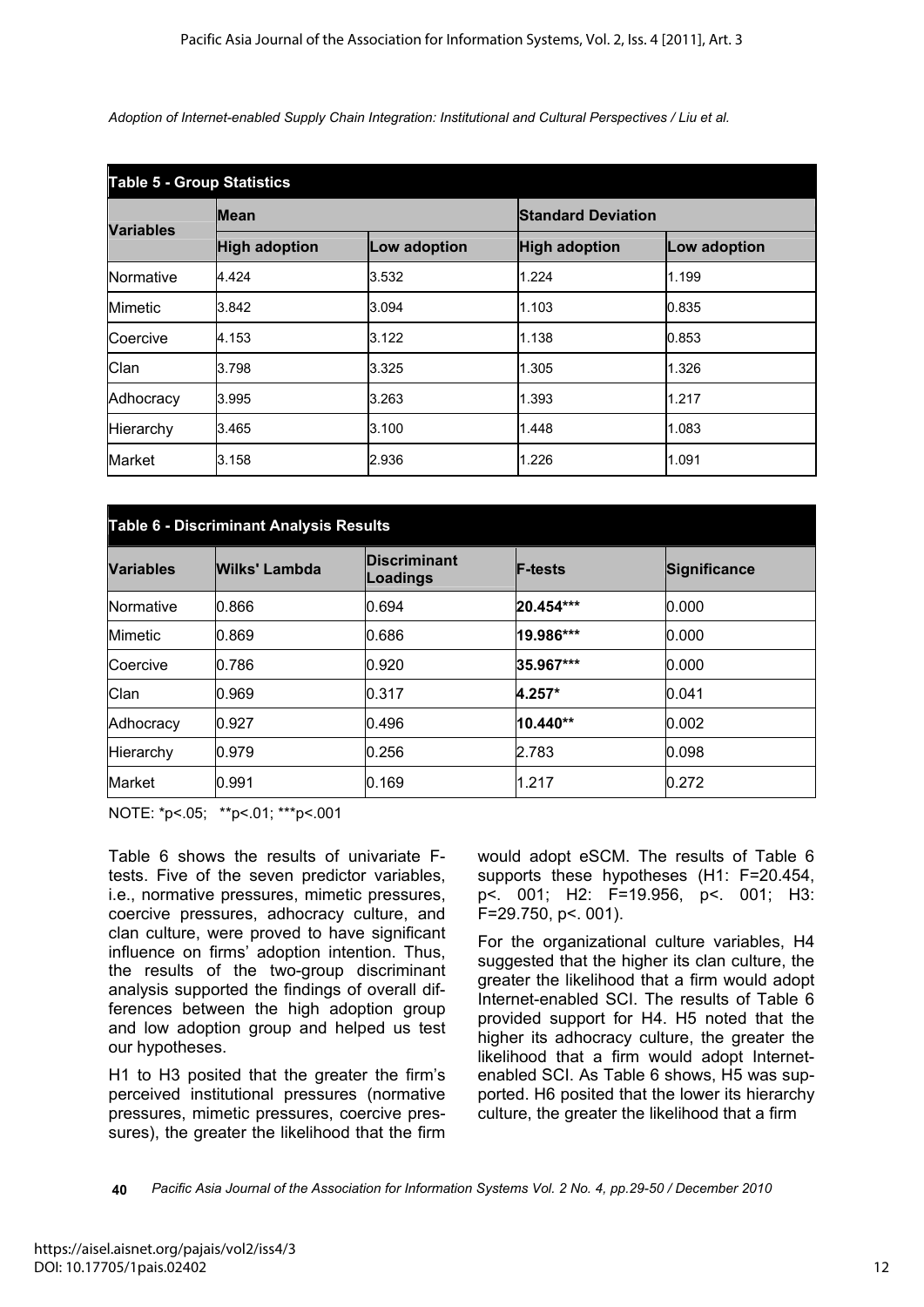

would adopt Internet-enabled SCI. Yet, the results show that a high hierarchy culture is associated most strongly with the high adoption group. Thus, H6 was not supported. H7 suggested that the higher its market culture. the greater the likelihood that a firm would adopt Internet-enabled SCI. The results provide no support for H7. In summary, the twogroup discriminant analysis of our research provided strong evidence to support that both institutional pressures and organizational culture can predict a firm's intention to adopt Internet-enabled SCI.

#### *Further Analysis*

According to Weick (1995), a firm's organizational culture can strongly affect how environmental pressures are interpreted by the firm's senior executives. Levy and Kolk (2002) further propose that the firm's organizational culture could determine how it responds to institutional pressures. Based on these arguments, different organizational culture may lead to senior executive's different perceptions of institutional pressures, and such different perceptions would then direct firms' market responses differently. In this research, given that hierarchy and market culture cannot impact firms' eSCM adoption intention directly, we did further analysis to test wheth

er these cultures can influence such intention indirectly. Thus, we conducted post hoc analysis to find any possible significant interaction effects between institutional pressures and organizational culture.

Given institutional and cultural factors are continuous variables in our research, we followed Aiken and West's (1991) suggestion: "derive procedures for post hoc statistical probing of interactions between continuous variables that closely parallel simple effects testing within the ANOVA framework" (p. 5). Thus, we employed the ANOVA framework to test our data. First, we separated the level of institutional pressures and organizational culture into "high" and "low" groups through mean split. Then, we took firms' eSCM adoption intention as the dependent variable, and conducted the multivariate analysis.

Finally, the ANOVA results identified the interaction effects between coercive pressures and hierarchy culture,  $F(2, 134) = 3.586$ , P<.05, and between normative pressures and market culture F (2, 134) =5.472, P<.05, on firms' eSCM adoption intention. As Figure 2 shown, the effects of coercive pressures (normative pressures) on firms' eSCM adoption intention will be differently depending on hierarchy (market) culture, that is, the influ-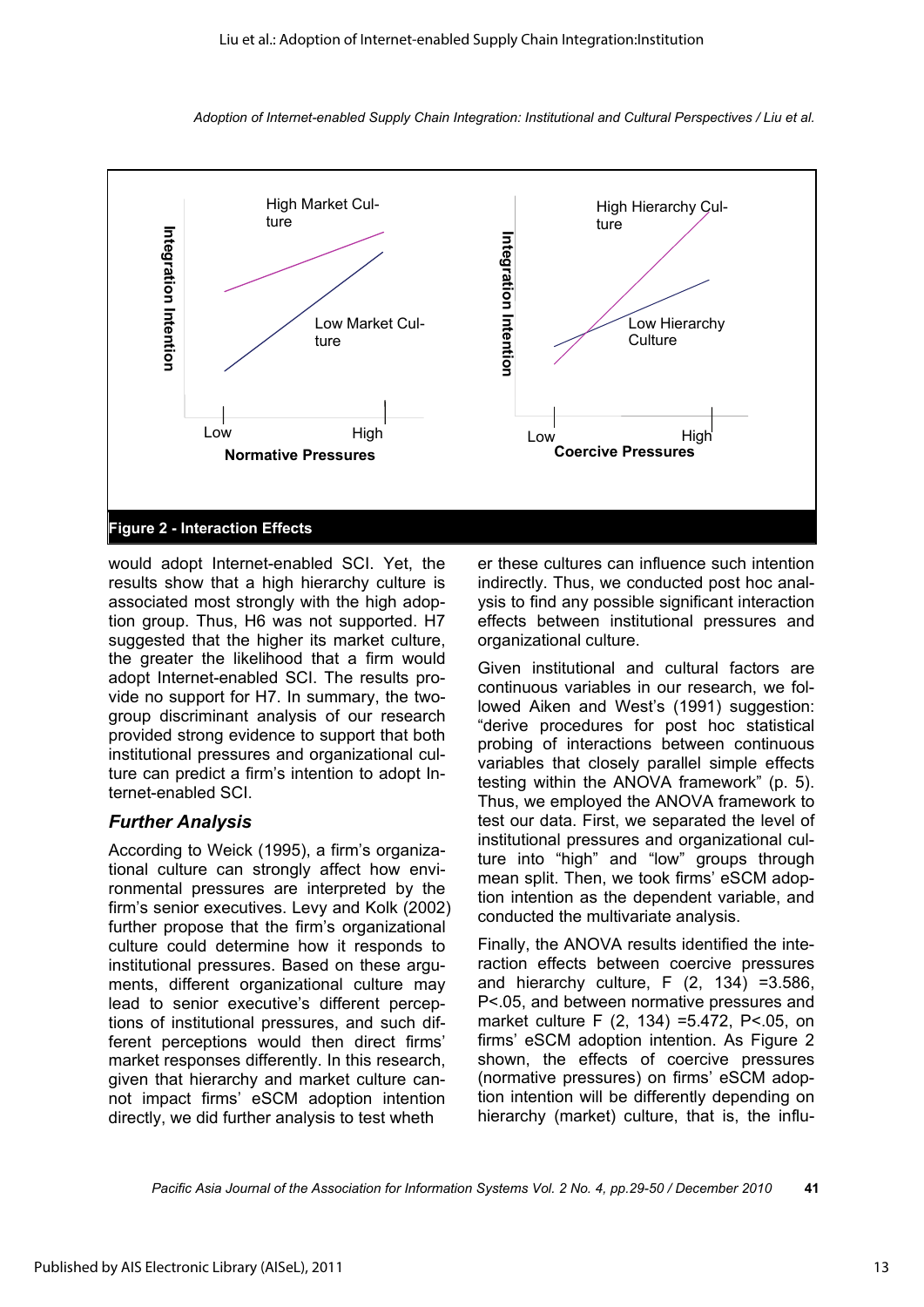ence is stronger at high levels of hierarchy (market) culture than at low levels. Although no other interaction effects were identified in this study, the finding still supports our hypotheses that there were interaction effects between firms' perceived institutional pressures and their organizational culture. It indicates that the hierarchy (market) culture can indirectly impact firms' intention to adopt eSCM by moderating the effects of coercive (normative) pressures.

#### **Conclusion and Discussion**

#### *Conclusion*

The objectives of this study are to examine the antecedents of Internet-enabled SCI from both institutional and organizational perspectives. Like prior research (e.g., Chi et al., 2007; Grewal and Dharwadkar, 2002; Ke et al., 2009; Teo et al., 2003), the results identify the positive relationships between firms' perceived institutional pressures (i.e., normative, mimetic and coercive pressures) and their intention to adopt eSCM. This finding reveals that institutional pressures can act as the best discriminators for firms' intention on integrating with their channel partners via Internet technologies.

Additionally, in this research, the adhocracy and clan culture are indicated as valid discriminators for firms' intention to adopt eSCM. This finding suggests that senior executives in firms with high adhocracy or clan cultures are more likely to push their firms to adopt Internet-enabled SCI. Moreover, the result also indicates that the adhocracy culture can affect firms' Internet-enabled SCI more effectively than all other cultures (comparing the Wilks' Lambda and significant level in Table 6).

Our results do not identify the hierarchy and market culture as significant discriminators for firms' eSCM adoption inclination. Instead we discovered the different roles of the organizational culture's organic and mechanistic process. Specifically, the organic process of organizational culture positively impacts firms' intention to adopt eSCM, but the mechanistic process does not. This finding is consistent with the reports of other researchers (e.g., Detert et al., 2000) which suggest that firms focused on flexibility were more inclined to conduct innovative decisions than those focused on stability. The organic processes make firms more inclined to take risks and push for constant and continuous improvements (Detert et al., 2000). Thus, given the purported benefits of Internet-enabled SCI, firms with high organic processes would be more likely to adopt it.

Finally, we find two interaction effects. One is between coercive pressures and hierarchy culture, the other is between normative pressures and market culture. These findings indicate that the mechanistic processes of organizational culture can enhance the influences of coercive and normative pressures on Internet-enabled SCI. The finding of the organic process's direct influences further identifies the differences between the organic and mechanistic process' role in firms' decision making. Unlike an organic process which focuses on flexible, free-following management, a mechanistic process is focused on control, stability, and order and favors rules and procedures (Deshpandé et al., 1993). Given that complying with institutional pressures can enhance firms' stability, legitimacy and social prestige (DiMaggio and Powell, 1983; Grewal and Dharwadkar, 2002), firms favoring mechanistic process would take such compliance as an efficient strategy and adopt it.

On the other hand, the interaction effects finding also indicates the differences between externally focused and internally focused cultures. Firms normally submit to normative pressures from a long-term strategic perspective (Lawrence et al., 2001). Thus, the identified interaction effects between normative pressures and market culture support the argument that externally focused cultures favor a strategic viewpoint and are concerned with long-term effectiveness (Berthon et al., 2001). Similarly, firms normally adopt a coercive strategy to gain partners' short-term compliances (Antia and Frazier, 2001). Thus, the interaction effects between coercive pressures and hierarchy culture support the view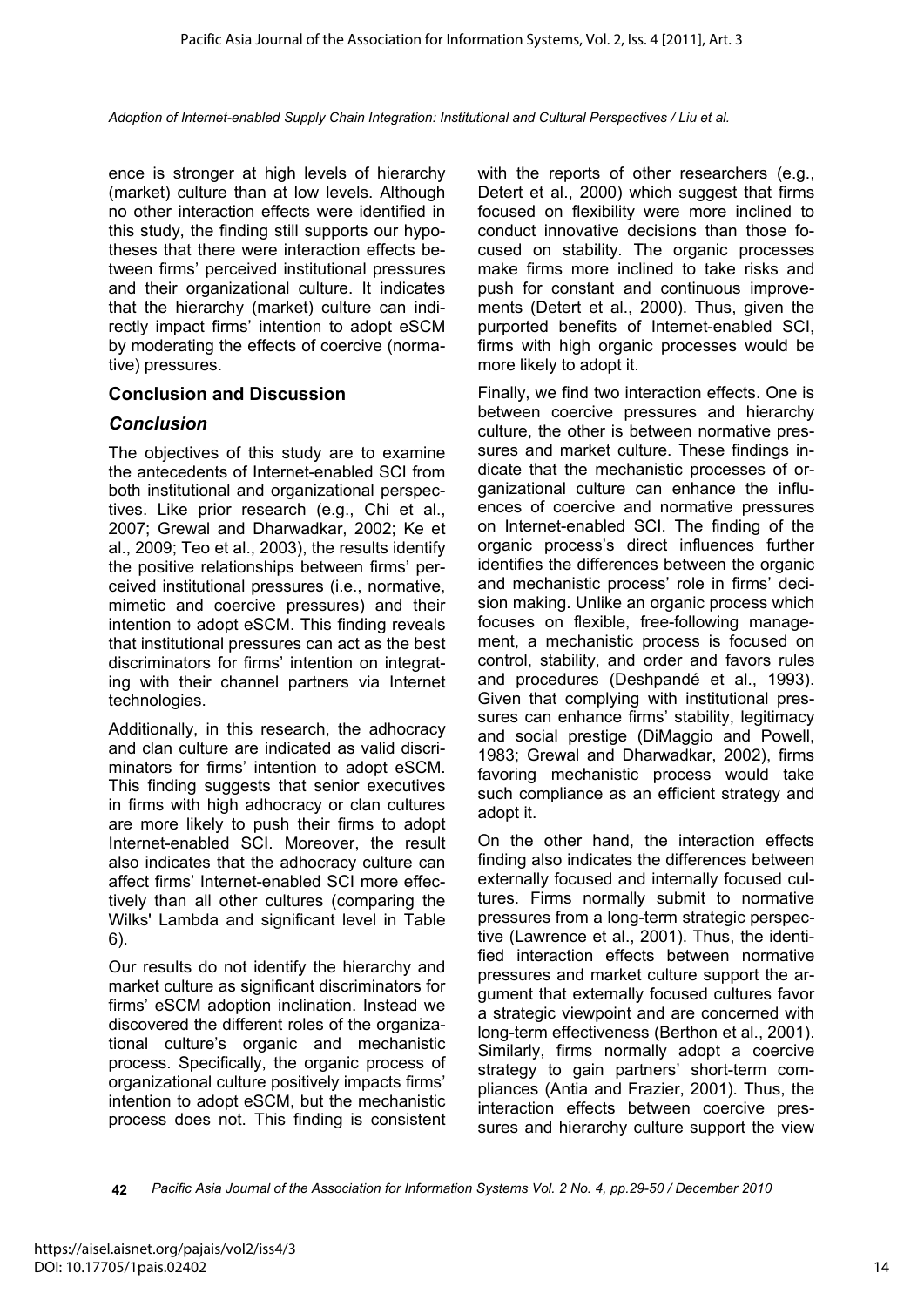that internally focused cultures favor operational decision-making issues and concerns relating to firms' short term organizing issues (Berthon et al., 2001).

#### *Limitations*

Our study has the following limitations that can be addressed by future research. First, this study only includes data from the preadoption period. A longitudinal study may enrich research findings by offering information on the causal relationships among focused variables. A longitudinal study also will reduce the common method bias that undermines the validity of studies that collect data from a single source at a single point of time (Podsakoff et al., 2003), while such bias is not an issue in this study.

Second, we assess Internet-enabled SCI adoption through testing firms' eSCM adoption intention. Although this method is applicable in theoretical and empirical consideration, it still may avoid some parts of Internetenabled SCI decision, such as human resources and financial issues (Trkman et al., 2007). Thus, future research should develop scales that measure Internet-enabled SCI comprehensively.

Finally, the demography of our research sample may limit the generalizability of our findings. Given the difficulties in collecting data on inter-organizational issues, we collected data from executives who were from different firms but had obtained training from the same institution. With this choice, we compromise the generalizability of our research. For example, executives with different education or work in other developing or developed economics entities may have different perceptions about Internet-enabled SCI and different values of its potential risks. Such differences may make these executives' decision making process different from those of our research subjects. Therefore, we suggest that future research should be conducted with samples from different contexts.

### *Theoretical Implications*

From a theoretical perspective, our study contributes to the literature in four ways. First, this research extends the value of the UET in IS research. Unlike prior research testing executives' cognitions and values on the basis of executives' demographic characteristics (Carpenter et al., 2004; Chen and Hambrick, 1995), this research directly studies senior executives' cognitive maps and values by identifying their cognitions about institutional pressures and using organizational culture as a surrogate for their values.

Second, this research provides a syncretic view for firms' IS related decision-making. It combines the effects of market-level and firmlevel factors on Internet-enabled SCI. Although prior research has tested the effects of market-level (e.g., institutional pressures) and firm-level factors (e.g., organizational culture) (e.g., Ke et al., 2009; Khalifa and Davison, 2006; Leisen et al., 2002; Ruppel and Harrington, 2001; Teo et al., 2003), these factors were studied separately. Some even debated market versus firm-level effects (Eisenhardt and Schoonhoven, 1996). In fact, according to Greening and Grey (1994), firms not only submit to conventions prevailing in the market, but also exert discretion by following their own rules and values. Therefore, a syncretic model including both market-level and firm-level factors may shed new light on the current research issue. It helps us test possible interaction effects between the market-level and the firm-level factors.

Third, compared with prior SCI research, our research highlights the institutional factors, not transaction cost or resources utilization. Thus, this research enriches this line of research by examining the effects of social factors. Our findings suggest that firms are not only economically rational entities, but also socially rational entities. They may submit to institutional pressures to sustain their legitimacy. Through the perspective of institutional theories, researchers can recognize the significance of marketing actions with a social dimension (Handelman and Arnold, 1999), and further deepen their understanding of the influences of the macroenvironment on channel structures (Grewal and Dharwadkar, 2002).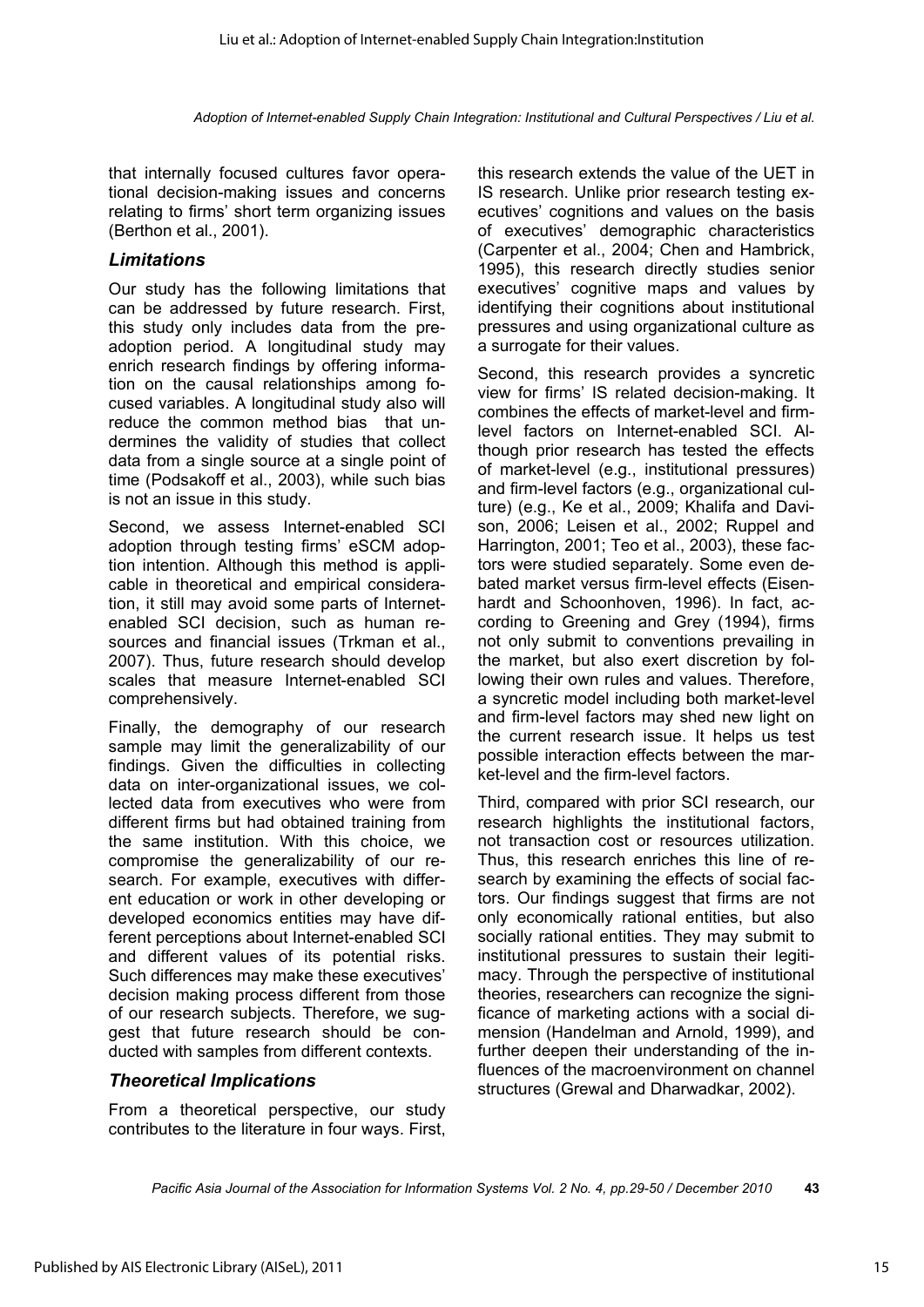Fourth, our study confirms the importance of organizational culture and, we submit that organizational culture as another critical lens for studies on firms' strategic decision making. This research extends our understanding of organizational culture's role in a firm's strategic choices pertaining to its interorganizational relationships. For example, it indicates that firms favoring an adhocracy culture respond to institutional environment not only more actively than firms favoring other cultures in developed countries, e.g., the United States and Europe (Webster, 1994), but also in developing countries, e.g., China. Finally, this research highlights the different roles played by organic and mechanistic process of organizational culture on managers' decision. This suggests that research on organizational culture should clearly identify the different roles played by factors in the cultural process dimension.

#### *Managerial Implications*

This study offers several practical implications for managers. To gain competitive advantages, firms have invested millions of dollars in IT to facilitate SCI. However, a firm cannot develop Internet-enabled SCI or adopt eSCM interdependently. The success of the integration depends on the integration willingness of its supply chain partners and the diffusion of Internet-enabled systems in the institutional field. Therefore, it is critical for managers to motivate their partners to engage in Internet-enabled SCI in general and eSCM adoption in particular. Our research offers them guidance and knowledge.

First, managers need to reevaluate the role of institutional pressures in promoting their partners' strategic choices. Recognizing norms or rules in the market is very important. Such knowledge can help firms promote strategic choice within the confines of the institutional environment or devise strategies beyond the confines of the environment (Grewal and Dharwadkar, 2002). Meanwhile, due to the high uncertainty involved and the highly unpredictable consequences, realizing the potential benefits of Internet-enabled SCI in

general and eSCM in particular is challenging for managers of potential adopters. Thus, managers could procure more information about competitors which are successful adopters of eSCM to gain potential adopters' interest and confidence. On the other hand, managers should consider the conditions differently when they employ coercive strategies. Although highlighting coercive pressures is an ineffective influence strategy in developed countries (Barley and Kunda, 1992), it may be a successful strategy in developing countries, such as China. Our result identifies the significant effects of coercive pressures on firms' strategic choices.

Second, assessing partners' organizational culture is another efficient way to promote Internet-enabled SCI in general and eSCM adoption in particular. Firms favoring flexibility and spontaneity, for example, will find it easier to adopt eSCM. The adhocracy and clan culture are the cultures with high degrees of flexibility and spontaneity. Thus, focusing marketing efforts on firms with adhocracy and clan cultures would be more efficient in promoting market-related cooperation such as the adoption of eSCM. This strategy would be especially effective for firms with an adhocracy culture as they have been found to be more easily impacted by institutional factors than firms with other cultures.

Finally, the study findings also suggest that managers should be aware of the interaction effects between market-level factors and firmlevel factors. In particular, highlighting the interaction effects between institutional pressures and organizational culture is an efficient strategy to promote Internet-enabled SCI via adopting eSCM. For example, through exerting coercive and normative pressures on partners with high mechanistic processes, firms would be easier to promote them to adopt Internet-enabled SCI.

## **Acknowledgement**

This research is supported by CityU Strategic Research Grant (Project No. 7002347).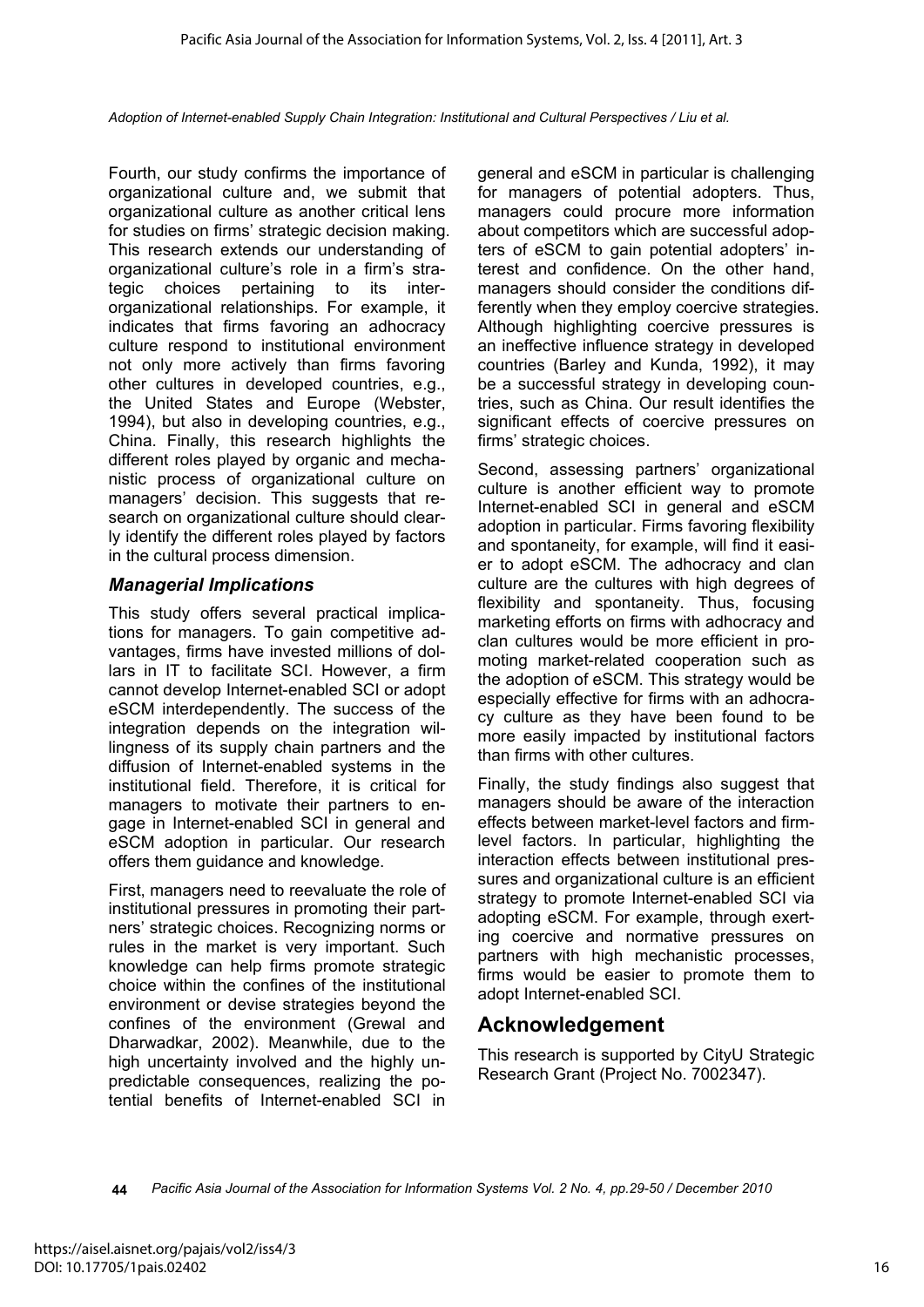## **References**

- Aiken, L.S., & West, S.G. (1991). Multiple Regression: Testing and Interpreting Interactions. Newbury Park, CA: Sage.
- Antia, K.D., & Frazier, G.L. (2001). "The severity of contract enforcement in interfirm channel relationships," *Journal of Marketing*, 65, 67-81.
- Argyris, C. (1977). "Double loop learning in organizations," *Harvard Business Review*, 55, 115-125.
- Armstrong, J. S., & Overton, T. S. (1977). "Estimating Nonresponse Bias in Mail Surveys." *Journal of Marketing Research*, 14(3), 396-402.
- Barley, S.R., & Kunda, G. (1992). "Design and Devotion: Surges of Rational and Normative Ideologies of Control in Managerial Discourse," *Administrative Science Quarterly*, 37(3), 363-399.
- Barney, J.B. (2007). Gaining and Sustaining Competitive Advantage. Englewood Cliffs, NJ: Prentice Hall.
- Berthon, P., Pitt, L.F., & Ewing, M.T. (2001). "Corollaries of the collective: The influence of organizational culture and memory development on perceived decision-making context," *Journal of the Academy of Marketing Science*, 29(2), 135-150.
- Boyer, K.K., & Olson, J.R. (2002). "Drivers of Internet purchasing success," *Production and Operations Management*, 11(4), 480-498.
- Brown, A.D., & Starkey, K. (1994). "The effect of organizational culture on communication and information," *Journal of Management Studies*, 31, 807-828.
- Buenger, V., Daft, R.L., Conlon, E.J., & Austin, J. (1996). "Competing values in organizations: Contextual influences and structural consequences," *Organization Science*, 7(5), 557-577.
- Burgess, K., & Singh, P.J. (2006). "A proposed integrated framework for analys-

ing supply chains," *Supply Chain Management: An International Journal*, 11(4), 337-344.

- Burt, R.S. (1982). Toward a Structural Theory of Action: Network Models of Social Structure, Perception, and Action. New York: Academic Press.
- Campbell, A.J. (1997). "What Affects Expectations of Mutuality in Business Relationships?," *Journal of Marketing Theory and Practice*, 5(4), 1-11.
- Carpenter, M.A., Geletkanycz, M.A., & Sanders, W.G. (2004). "Upper echelons research revisited: antecedents, elements, and consequences of top management team composition," *Journal of Management*, 30(6), 749-778.
- Chen, M.-j., & Hambrick, D.C. (1995). "Speed, stealth, and selective attack: how small firms differ from large firms in competitive behavior," *Academy of Management Journal*, 38(2), 453-482.
- Chi, L., Holsapple, C.W., & Srinivasan, C. (2007). "The linkage between IOS use and competitive action: A competitive dynamics perspective," ISeB(5), 319- 356.
- Choi, T.Y., & Eboch, K. (1998). "The TQM paradox: relations among TQM practices, plant performance, and customer satisfaction," *Journal of Operations Management*, 17, 59-75.
- Chwelos, P., Benbasat, I., & Dexter, A.S. (2001). "Research Report: Empirical Test of an EDI Adoption Model," *Information Systems Research*, 12(3), 304- 321.
- Deshpandé, R., Farley, J.U., & Webster, F.E. (1993). "Corporate culture, customer orientation, and innovativeness," *Journal of Marketing*, 57(1), 23-37.
- Detert, J.R., Schroeder, R.G., & Mauriel, J.J. (2000). "A framework for linking culture and improvement initiatives in organiza-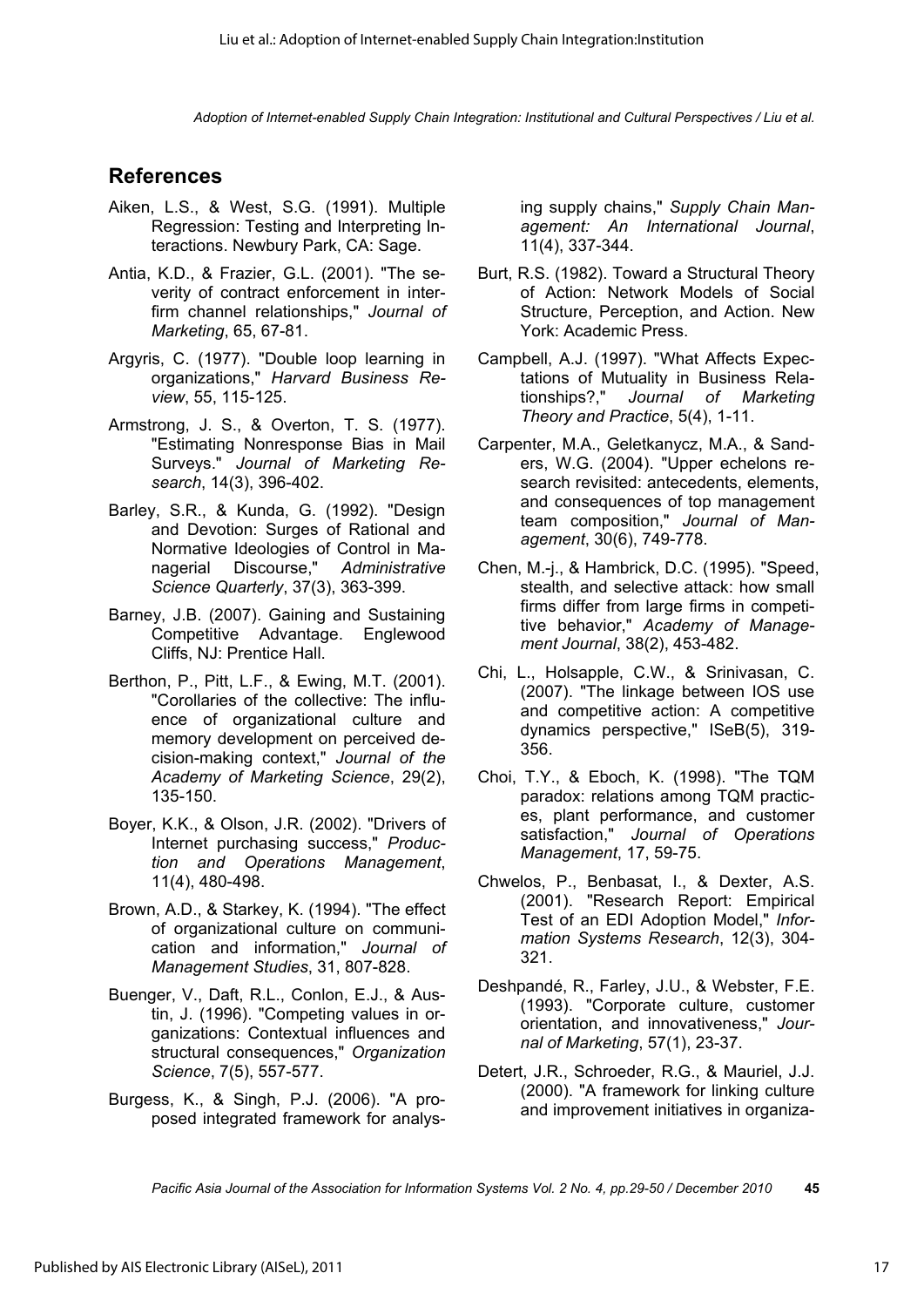tions," *Academy of Management Review*, 25(4), 850-863.

- Dickson, P. R. (1992). "Toward a General-Theory of Competitive Rationality." *Journal of Marketing*, 56(1), 69-83.
- DiMaggio, P., & Powell, W.W. (1983). "The iron cage revisited: institutional isomorphism and collective rationality in organizational fields," *American Sociological Review*, 48(2), 147-160.
- Eisenhardt, K.M., & Schoonhoven, C.B. (1996). "Resource based view of strategic alliance formation: strategic and social effects in entrepreneurial firms," *Organization Science*, 10(2), 136-150.
- Finkelstein, S., & Hambrick, D.C. (1996). Strategic Leadership: Top Executives and Their Effects on Organizations. New York: West.
- Frohlich, M.T. (2002). "E-integration in the supply chain: Barriers and performance," *Decision Sciences*, 33(4), 537- 556.
- Frohlich, M.T., & Westbrook, R. (2001). "Arcs of integration: An international study of supply chain strategies," *Journal of Operations Management*, 19, 180-200.
- Frohlich, M.T., & Westbrook, R. (2002). "Demand chain management in manufacturing and services: web-based integration, drivers and performance," *Journal of Operations Management*, 20, 729- 745.
- Greening, D.W., & Gray, B. (1994). "Testing a model of organizational response to social and political issues," *Academy of Management Journal*, 31(3), 467-498.
- Grewal, R., & Dharwadkar, R. (2002). "The role of the institutional environment in marketing channels," *Journal of Marketing*, 66, 82-97.
- Gunasekaran, A., Marri, H.B., McGaughey, R.E., & Nebhwani, M.D. (2002). "Ecommerce and its impact on operations

management," *International Journal of Production Economics*, 75, 185-197.

- Hair, J.F., Anderson, R.E., Tatham, R.L., & Black, W.C. (1998). Multivariate Data Analysis. New Jersey: Prentice Hall.
- Handelman, J.M., & Arnold, S.J. (1999). "The role of marketing actions with a social dimension: appeals to the institutional environment," *Journal of Marketing*, 63(3), 33-48.
- Howard, L.W. (1998). "Validating the competing values model as a representation of organizational cultures," *The International Journal of Organizational Analysis*, 6(3), 231-250.
- Johnson, J.L. (1999). "Strategic integration in industrial distribution channels: managing the interfirm relationship as a strategic asset," *Journal of the Academy of Marketing Science*, 27(1), 4-18.
- Kandemir, D., Yaprak, A., & Cavusgil, S.T. (2006). "Alliance Orientation: Conceptualization, Measurement, and Impact on Market Performance," *Journal of the Academy of Marketing Science*, 34(3), 324-340.
- Kappos, A., & Rivard, S. (2008). "A threeprespective model of culture, information systems, and the development and use," *MIS Quarterly*, 32(3), 601-634.
- Ke, W., Liu, H., Wei, K.K., Gu, J., & Chen, H. (2009). "How do mediated and nonmediated power affect electronic supply chain management system adoption? The mediating effects of trust and institutional pressures," *Decision Support Systems*, 46(4), 839-851.
- Khalifa, M., & Davison, R.M. (2006). "SME adoption of IT: the case of electronic trading systems," *Ieee Transactions on Engineering Management*, 53(2), 275- 284.
- Khazanchi, S., Lewis, M.W., & Boyer, K.K. (2007). "Innovation-supportive culture: The impact of organizational values on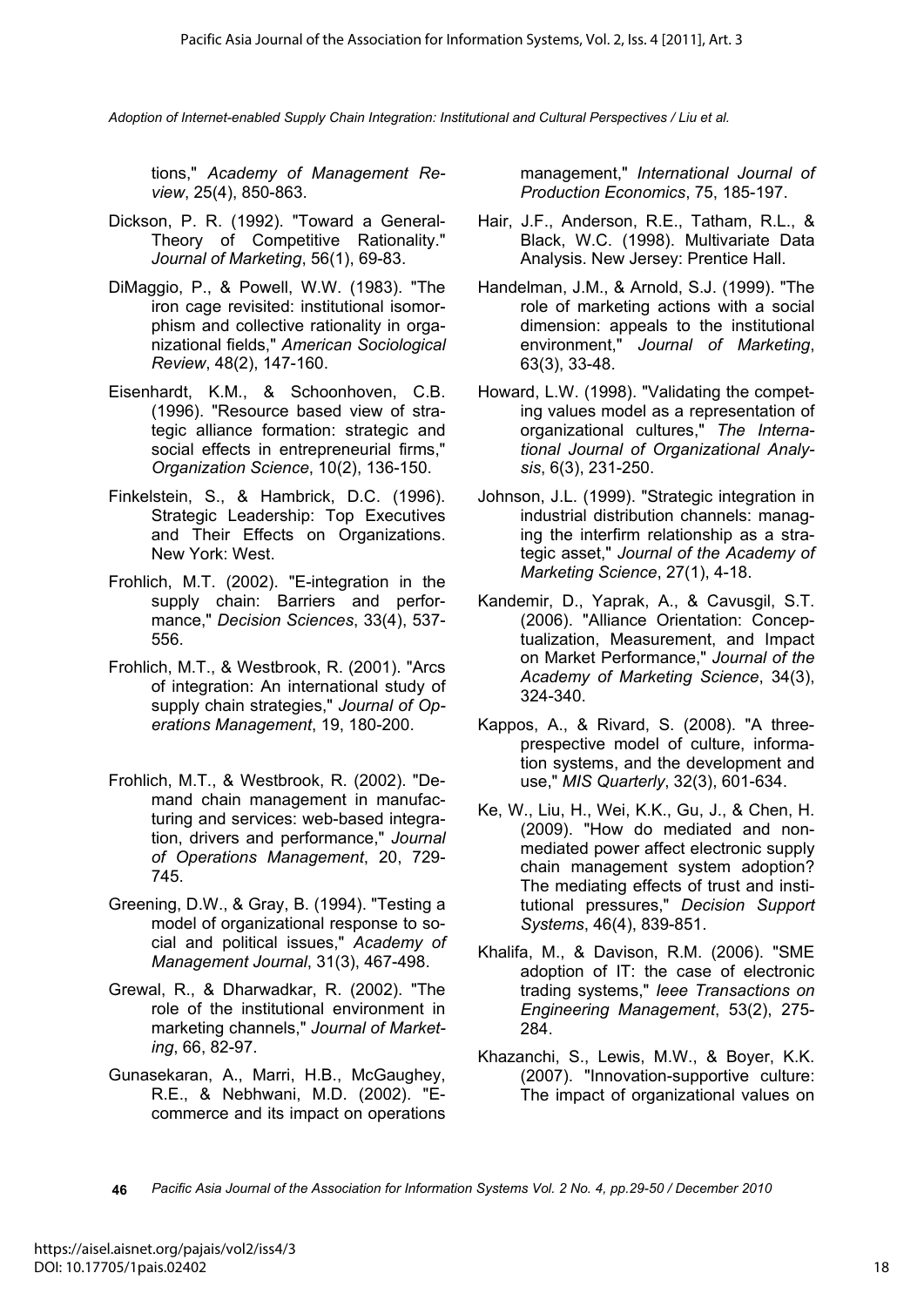process innovation," *Journal of Operations Management*, 25(4), 871-884.

- Kim, D., Cavusgil, S.T., & Calantone, R.J. (2006). "Information System Innovations and Supply Chain Management: Channel Relationships and Firm Performance," *Journal of Academy of Marketing Science*, 34(1), 40-54.
- Kim, K. (2000). "On Interfirm Power, Channel Climate, and Solidarity in Industrial Distributor-Supplier Dyads," *Journal of the Academy of Marketing Science*, 28(3), 388-405.
- Lawrence, T.B., Winn, M., & Jennings, P.D. (2001). "The Temporal Dynamics of Institutionalization," *Academy of Management Review*, 26(4), 624-644.
- Lee, H.L., & Whang, S. (2004). e-Business and Supply Chain Integration (Vol. 62). New York: Springer.
- Leidner, D.E., & Kayworth, T. (2006). "Review: a review of culture in information systems research: toward a theory of information technology culture conflict," *MIS Quarterly*, 30(2), 357-399.
- Leisen, B., Lilly, B., & Winsor, R.D. (2002). "The effects of organizational culture and market orientation on the effectiveness of strategic marketing alliance," *The Journal of Services Marketing*, 16, 201-222.
- Levy, D.L., & Kolk, A. (2002). "Strategic Responses to Global Climate Change: Conflicting Pressures on Multinationals in the Oil Industry," *Business and Politics*, 4(3), 275-300.
- Liu, H., Ke, W., Wei, K.K., Gu, J., & Chen, H. (2010). "The role of institutional pressures and organizational culture in the firm's intention to adopt Internetenabled supply chain management systems," *Journal of Operations Management*, In press.
- McAfee, R.B., Glassman, M., & Honeycutt, E.D. (2002). "The effects of culture and human resource management policies

on supply chain management strategy," *Journal of Business Logistics*, 23(1), 1- 18.

- McDermott, C.M., & Stock, G.N. (1999). "Organizational culture and advanced manufacturing technology implementation," *Journal of Operations Management*, 17(5), 521-533.
- Mello, J.E., & Stank, T.P. (2005). "Linking firm culture and orientation to supply chain success," *International Journal of Physical Distribution & Logistics Management*, 35(8), 542-554.
- Mentzer, J.T., Minb, S., & Zacharia, Z.G. (2000). "The nature of interfirm partnering in supply chain management " *Journal of Retailing*, 76(4), 549-568.
- Moore, C.M., Birtwistle, G., & Burt, S. (2004). "Channel Power, Conflict and Conflict Resolution in Internal Fashion Retailing," *European Journal of Marketing*, 38(7), 749.
- Moorman, C. (1995). "Organizational Market Information Processes: Cultural Antecedents and New Product Outcomes," *Journal of Marketing Research*, 32(3), 318-335.
- Morrison, D.G. (1969). "On the Interpretation of Discriminant Analysis," *Journal of Marketing Research*, 6, 156-163.
- Olson, J.R., & Boyer, K.K. (2003). "Factors influencing the utilization of Internet purchasing in small organizations," *Journal of Operations Management*, 21(2), 225-245.
- Ottesen, G.G., & Gronhaug, K. (2002). "Managers' understanding of theoretical concepts: the case of market orientation," *European Journal of Marketing,* 36(11/12), 1209-1226.
- Ouchi, W.G. (1980). "Markets, bureaucracies, and Clans," *Administrative Science Quarterly*, 25(1), 129-141.
- Patnayakuni, R., Seth, N., & Rai, A. (2006). "In Building social capital with IT and collaboration in supply chains: an em-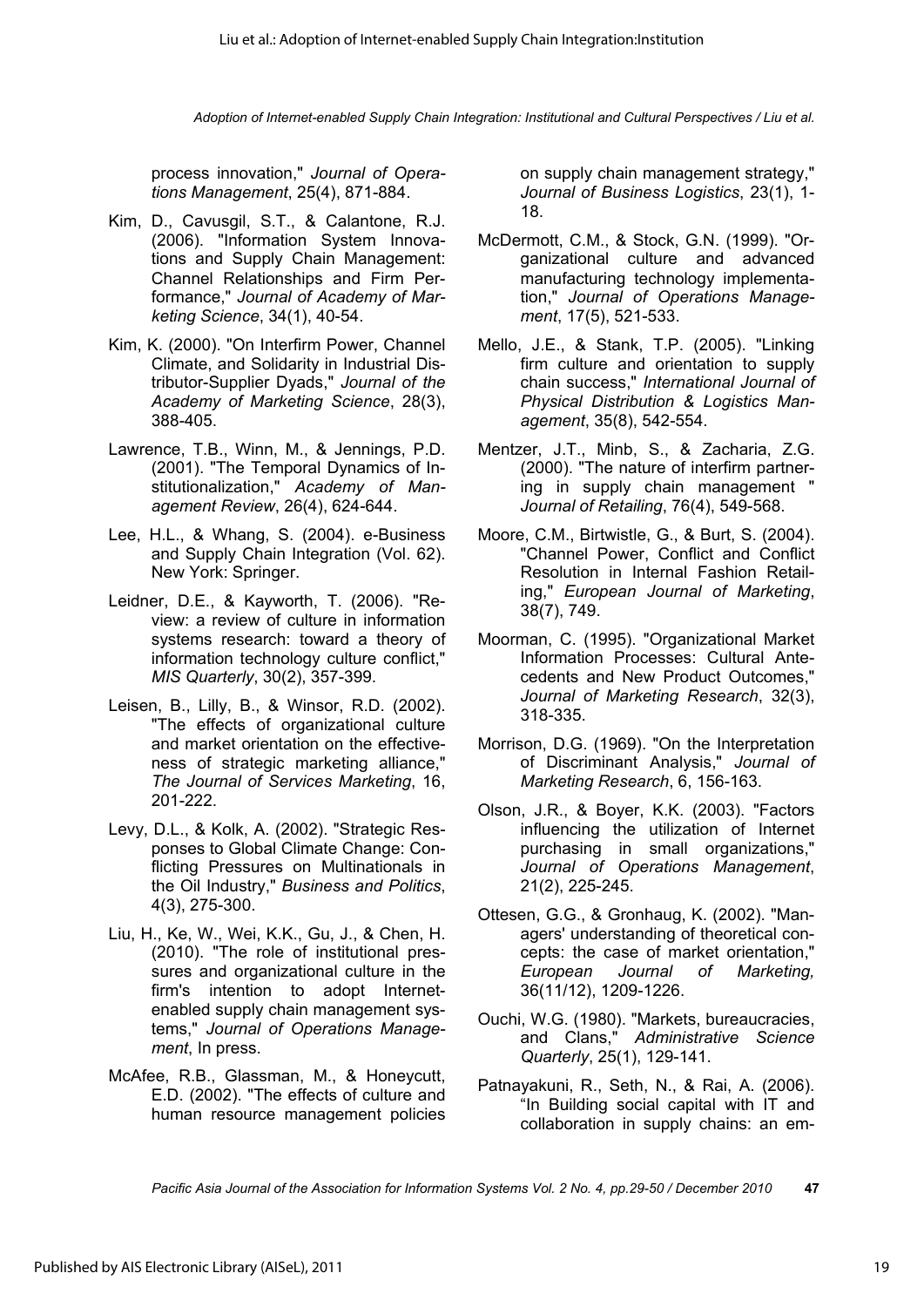pirical investigation," Twenty-Seventh International Conference on Information Systems, Milwaukee, 1435-1456

- Podsakoff, P.M., MacKenzie, S.B., Lee, J.Y., & Podsakoff, N.P. (2003). "Common method biases in behavioral research: A critical review of the literature and recommended remedies," J*ournal of Applied Psychology*, 88(5), 879-903.
- Quinn, R.E. (1988). Beyond Rational Management: Mastering the Paradoxes and Competing Demands of High Performance. San Francisco, CA: Jossey-Bass.
- Quinn, R.E., & Rohrbaugh, J. (1983). "A spatial model of effectiveness criteria: Towards a competing values approach to organizational analysis," *Management Science*, 29, 363-377.
- Rai, A., Patnayakuni, R., & Seth, N. (2006). "Firm performance impacts of digitally enabled supply chain integration capabilities," *MIS Quarterly*, 30(2), 225-246.
- Rindfleisch, A., & Moorman, C. (2003). "Interfirm Cooperation and Customer Orientation," *Journal of Marketing Research*, 40(4), 421-436.
- Ruppel, C.P., & Harrington, S.J. (2001). "Sharing knowledge through intranets: a study of organizational culture and intranet implementation," *IEEE Transactions on Professional Communication*, 44(1), 37-52.
- Scott, R.W. (1995). Institutions and Organizations. Thousand Oaks, California: Sage.
- Son, J.-Y., & Benbasat, I. (2007). "Organizational buyers' adoption and use of B2B electronic marketplaces: efficiency- and legitimacy- oriented perspectives," *Journal of Management Information Systems*, 24(1), 55-99.
- Subramani, M. (2004). "How do suppliers benefit from information technology use in supply chain relationship?" *MIS Quarterly*, 28(1), 45-74.
- Teo, H.H., Wei, K.K., & Benbasat, I. (2003). "Predicting intention to adopt interorganizational linkages: an institutional perspective," *MIS Quarterly*, 27(1), 19- 49.
- Trkman, P., Štemberger, M.I., Jaklič, J., & Groznik, A. (2007). "Process Approach to Supply Chain Integration," *Supply Chain Management: An International Journal,* 12(2), 116-128.
- Vyas, N.M., Shelburn, W.L., & Rogers, D.C. (1995). "An analysis of strategic alliances: forms, functions, and framework," *Journal of Business and Industrial Marketing*, 10, 47-60.
- Wagner, H.-T., Beimborn, D., Franke, J., & Weitzel, T. (2006). In IT business alignment and IT usage in operational process: a retail banking case. Paper presented at the Proceedings of the 39th Hawaii International Conference on System Sciences.
- Webster, F.E. (1992). "The changing role of marketing in the corporation," *Journal of Marketing*, 56(4), 1-17.
- Webster, F.E. (1994). Market Driven Management: Using the New Marketing Concept to Create a Customer-Oriented Company. New York: John Wiley.
- Weick, K. (1995). Sensemaking in Organizations. Thousand Oaks: Sage.
- White, J.C., Varadarajan, P.R., & Dacin, P.A. (2003). "Market situation interpretation and response: the role of cognitive style, organizational culture, and information use," *Journal of Marketing*, 67, 63-79.
- Yeung, A.K.O., Brockbank, W., & Ulrich, D.O. (1991). Organizational Culture and Human Resource Practices: An Empirical Assessment (Vol. 5). Greenwich, CT: JAI Press.
- Zammuto, R.F., & O'Connor, E.J. (1992). "Gaining advanced manufacturing technologies' benefits: the roles of organization design and culture," *Acade-*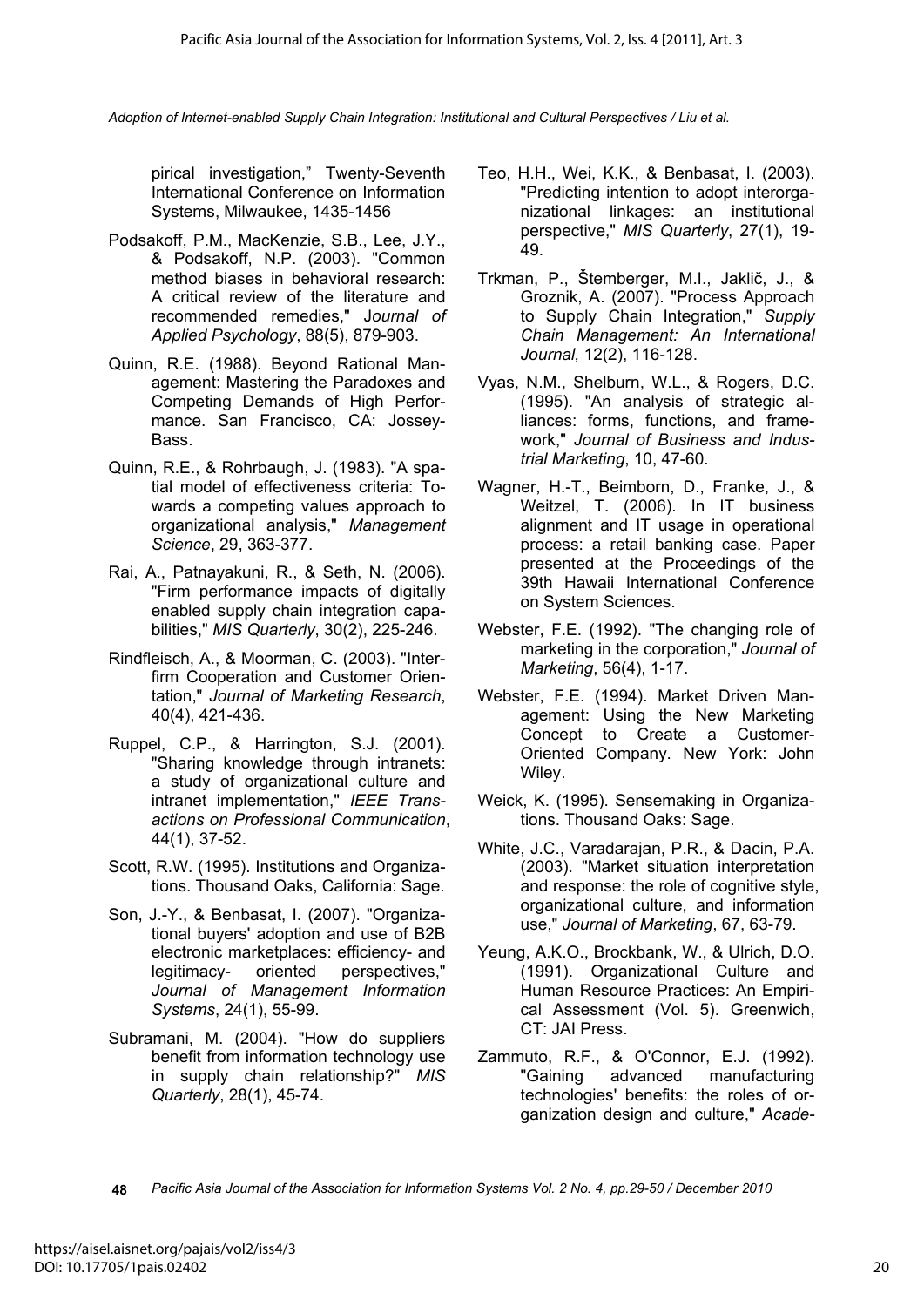*my of Management Review*, 17(4), 701- 728.

- Zhao, X., Huo, B., Flynn, B.B., & Yeung, J.H.Y. (2008). "The impact of power and relationship commitment on the integration between manufacturers and customers in a supply chain," *Journal of Operations Management*, 26, 368-388.
- Zhu, K., Kraemer, K.L., Gurbaxani, V., & Xu, S.X. (2006). "Migration to open-

## **About Authors**

**Hefu Liu** is an assistant professor in School of Management at University of Science and Technology of China. He earned his PhD degree with the City University of Hong Kong and the University of Science and Technology of China. He has published in Journal of Operations Management, Decision Support Systems, and Journal of Global Information Management, and in the academic conference PACIS and AMCIS. His research focuses on the knowledge management, Ebusiness, supply chain management, and Inter-organizational systems' adoption.

**Kwok-Kee Wei** is Chair Professor in the Department of Information Systems at the City University of Hong Kong. He obtained his Ph.D. from the University of York and B.S. from Nanyang University. His research focuses on human–computer interaction, innovation adoption and management, electronic commerce, and knowledge management. Dr. Wei has published widely in the information systems field with articles appearing in Management Science, Journal of Management Information Systems, MIS Quarterly, Journal of Operations Management, Information Systems Research, ACM Transactions on Information Systems, ACM Transactions on Computer–Human Interaction, IEEE Transactions on Systems, Man, and Cybernetics, Decision Support Systems, IEEE Transactions on Professional Communication, International Journal of Human–Computer Studies, and European Journal of Information Systems.

standard interorganizational systems: Network effects, switching costs, and path dependency," *MIS Quarterly*, 30(Special issue), 515-539.

Zsidisin, G.A., Melnyk, S.A., & Ragatz, G.L. (2005). "An institutional theory perspective of business continuity planning for purchasing and supply management," *International Journal of Production Research*, 43(16), 3401-3420.

**Weiling Ke** is an associate professor in Operations and Information Systems at the School of Business in Clarkson University. Her research areas are Enterprise Systems, Open Source Software, and Electronic Commerce. Weiling serves as an Associate Editor for AIS Transactions of Human Computer Interaction. She has published with Journal of Operations Management, Journal of the Association for Information Systems, Personnel Psychology, Communications of the ACM, Decision Support Systems, International Journal of Electronic Commerce and other IS journals

**Jibao Gu** is an Associate Professor in University of Science and Technology of China, his research mainly focuses on organizational strategy management. He has published with Journal of Operations Management, Decision Support Systems, Journal of Global Information Management, Asia Pacific Journal of Management, Chinese core management journals such as Forecasting, China Soft Science Magazine, and in the academic conferences including PACIS and ECIS.

**Huaping Chen** is a Professor in Management school at University of Science and Technology of China. His research interests include information strategies, business intelligence and application.